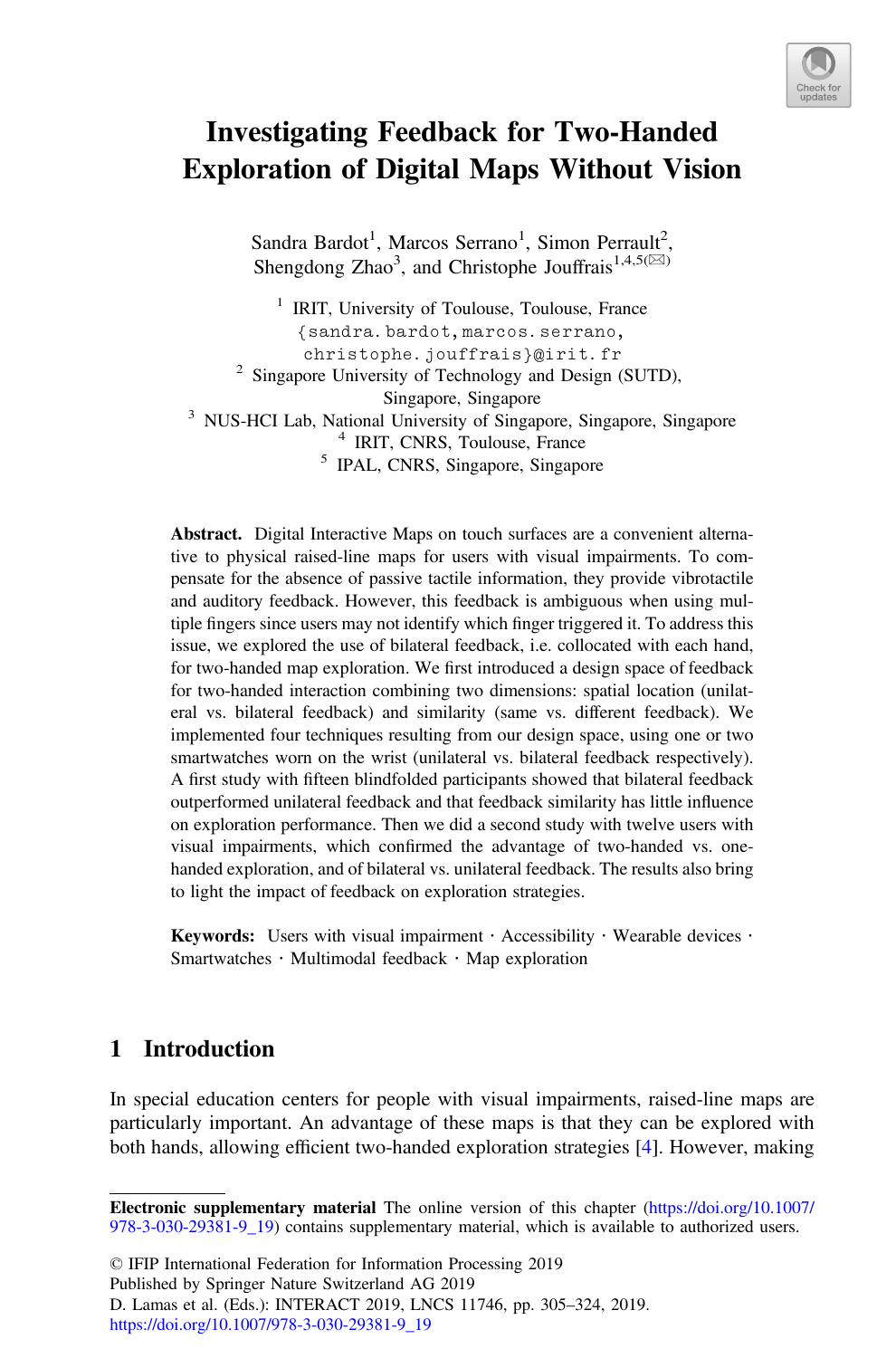raised-line maps is a tedious process, which requires tactile document specialists to adapt and simplify visual maps. Moreover, maps have to be printed out on a special paper that generates raised lines when heated. As a result, raised-line maps cannot be changed or updated easily when the content is out-of-date.

Digital Interactive Maps (DIMs) are a good alternative to raised line maps [[13\]](#page-17-0). They can be generated on demand and are easily modifiable. DIMs can be displayed on a touch sensitive surface (e.g. a tablet) and explored with the fingers. DIMs are not combined with any physical objects, i.e. they are entirely digital. During exploration, they provide auditory and/or vibrotactile feedback according to touch positions on the map [\[13](#page-17-0)]. Previous work has proposed to explore DIMs on multitouch surfaces using one [\[39](#page-19-0)] or several fingers (usually one finger of each hand) [[5,](#page-17-0) [19](#page-18-0)]. However, singlefinger exploration raises perceptual and cognitive issues [\[29](#page-18-0)]. Two-handed interaction allows for preserving exploration strategies [[19\]](#page-18-0) but raises the challenge of providing the appropriate feedback for each hand without ambiguity. As bimanual interactions support cognitive processes related to spatial perceptions, it is then necessary to design and evaluate them to explore DIMs in ubiquitous context (e.g. with the use of an Xperia Touch). To the best of our knowledge, no previous work has: (1) explored the design of appropriate feedback for two-handed exploration of digital maps (2) compared the impact of feedback on the performance and strategies used during one- vs. two-handed map exploration.

In this work, we investigated these two research questions. First, we studied the design of unilateral vs. bilateral feedback for two-handed exploration of digital maps without vision. To this end, we proposed a design space for two-handed exploration feedback (see Fig. [1](#page-4-0)), which combines two axes: location of the feedback (unilateral vs. bilateral), and feedback similarity (same vs. different feedback). To compare the usability of the different techniques, we conducted a first study with 15 blindfolded subjects. Results revealed that bilateral feedback outperforms unilateral feedback, and that the feedback similarity has little influence on exploration performance.

Then, we explored the impact of unilateral vs. bilateral feedback on performance and exploration strategies in a study with 12 people with visual impairments. In that study, the one-handed technique with unilateral feedback is similar to existing map exploration techniques on a tablet with accessibility feature activated. The results show that the two-handed technique with bilateral feedback is between 30% and 43% faster than the other techniques, and is preferred. We also identified, for each study and task, the two-handed exploration strategies used by the participants, revealing the impact of the feedback on such strategies.

To summarize, we explored the design and the evaluation of two-handed exploration techniques with different feedback on digital maps, and compared it with onehanded exploration. Our contributions are: (1) the exploration of all techniques resulting from the combination of our two axes (spatial location of the feedback and feedback similarity); (2) the results of an evaluation of this design space with 15 blindfolded people; (3) the results of an evaluation with 12 users with visual impairments comparing one-handed exploration vs. two-handed exploration techniques (with unilateral and bilateral feedback) for map exploration.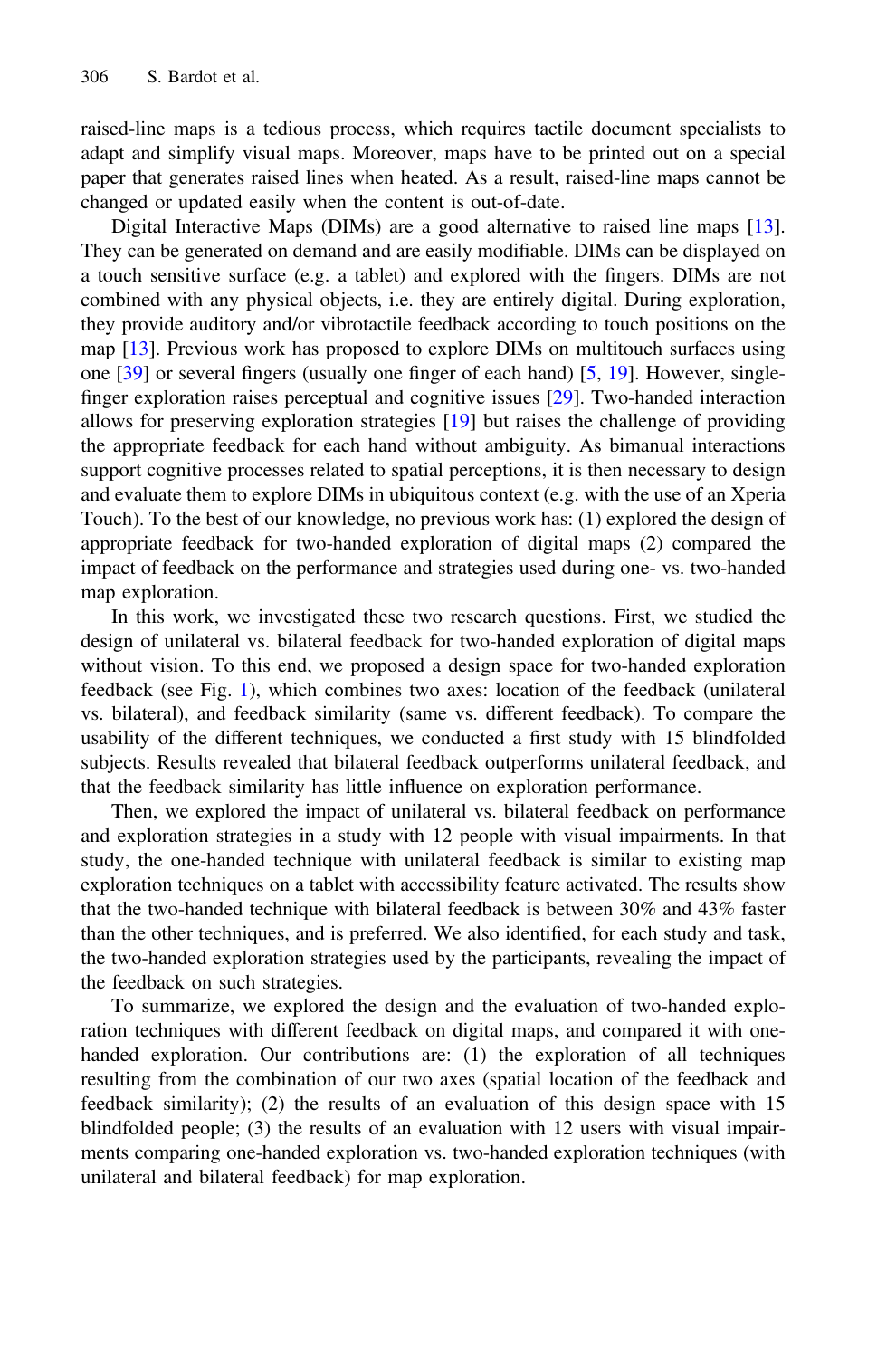#### 2 Related Work

#### 2.1 Exploring DIMs on Touch Sensitive Surfaces

Digital interactive maps (DIMs) can be explored by directly moving the finger over the display surface. Important elements of the map (buildings, streets, regions, etc.) are rendered by auditory and/or vibratory feedback. For instance, TouchOverMap was designed for a smartphone [\[33](#page-19-0)] and provided a basic overview of a map layout. Other prototypes were designed on tablets and provided access to maritime, choropleth or city maps [[8,](#page-17-0) [25,](#page-18-0) [37\]](#page-19-0). Some projects have also been developed on large tabletops [[26\]](#page-18-0). One persistent issue with DIMs based on multitouch is that feedback can be ambiguous: when multiple fingers are moving on the surface, the user does not know which finger triggers the feedback. To release ambiguity, the user must raise up all the fingers and touch back, one finger after the other, to locate the rendered elements. Another possibility is to use only one finger to explore the map  $[31]$  $[31]$ . For instance, Bardot et al.  $[3]$  $[3]$ designed a one-handed technique to explore DIMs using a smartwatch. Vocal and vibratory feedback was provided by the smartwatch according to the finger location on the DIM. In this technique, the feedback was collocated with the moving hand.

Although users can use gestures with several fingers (two, three or four fingers) to access menus, two-handed exploration is not possible with VoiceOver or TalkBack. Hence map applications depending on them (e.g. Plans, Google Maps, Ariadne GPS, etc.) do not rely on two-handed exploration. For instance, it is not possible to use one finger as a reference point (anchor) while the other is moving around, which can provide the relative location of different elements in the map.

#### 2.2 Multimodal Feedback

Giudice et al. [\[16](#page-18-0)] designed multimodal (audio and tactile) feedback that was triggered when graphics were explored by touch on a tablet. They showed that vibro-audio interface is a good multimodal solution for providing access to dynamic graphical information. They also showed that it supports the development of mental representations of the explored graphics. Goncu et al. [\[17](#page-18-0)] designed a more complex device that allowed the user to use the index finger of both hands, and that provided vibrations with small vibrators attached to the fingers and controlled by the tablet. The results showed that blind participants were able to understand different graphics including tables, line graphs and floorplans. Although multimodal feedback distributed on both hands may intuitively seems more efficient that single multimodal feedback, it has never been evaluated systematically.

#### 2.3 Parallel Feedback

The "cocktail party effect" is a known research problem [[1,](#page-17-0) [22\]](#page-18-0). It is the ability for a person to focus on a single speaker among several parallel conversation or background noise. Results showed that the ability of a listener depend on different factors (such as the type, the number or the location). How many information can be gather from several conversations while focus on one is unclear. Guerreiro et al. [[18\]](#page-18-0) proposed a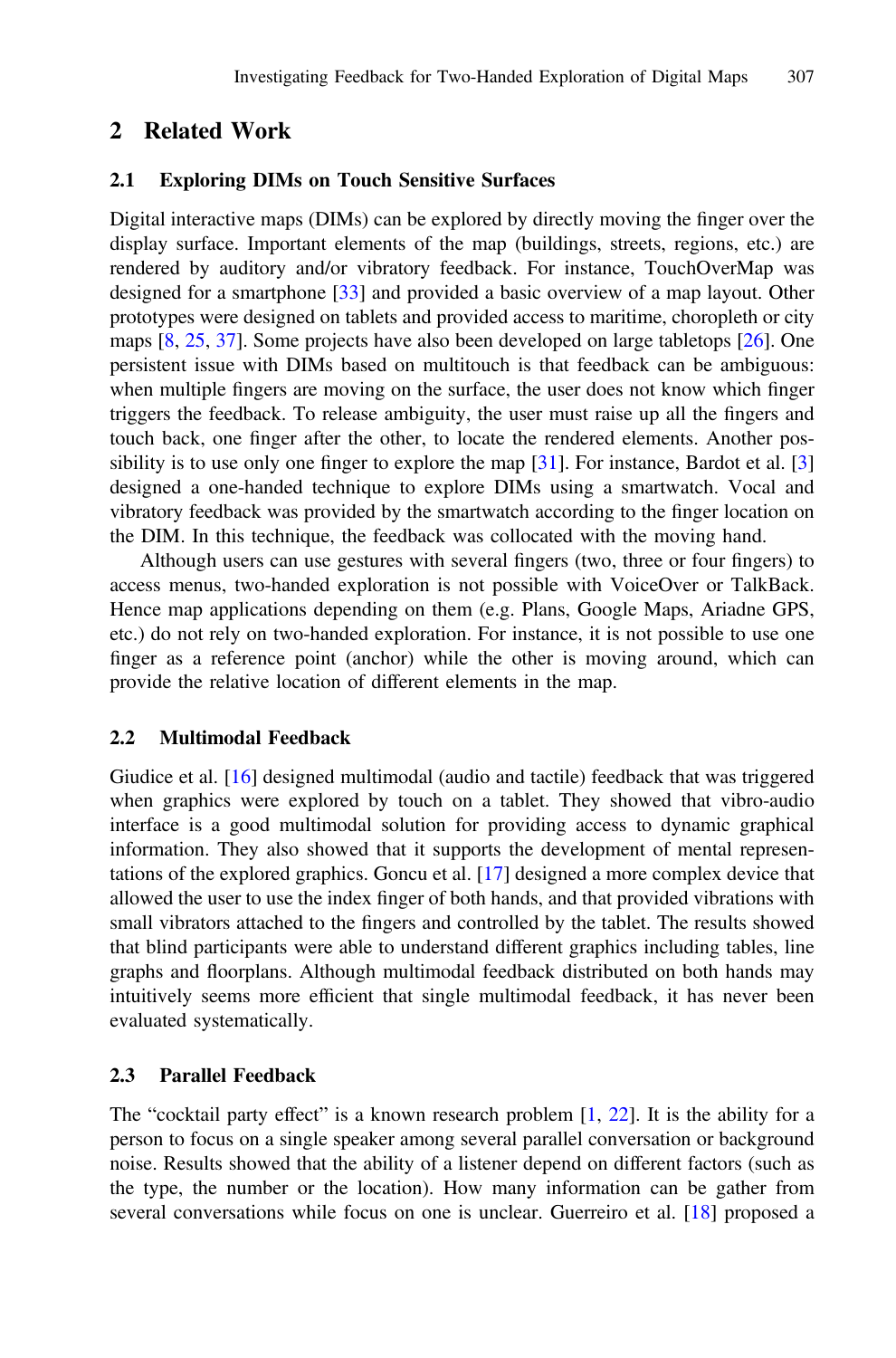study using several concurrent speech channels. They aimed to understand how people with VI can glean relevant information over two, three or four channels. The results showed that users where able to easily get the relevant information over two or three concurrent channels.

#### 2.4 Haptic Exploration Strategies

Single hand exploration of an unknown digital map relies on a few strategies [\[38](#page-19-0), [43\]](#page-19-0). The perimeter strategy consists in exploring an area for the identification of shape, size and contour characteristics. The gridline strategy involves searching for elements of a configuration with a systematic exploration of the display. The cyclic strategy consists in moving from one element to another in the same order, and then returning to the starting point. The reference point strategy is a back and forth movement between two elements. Previous studies [\[38](#page-19-0)] showed that grid and perimeter strategies are specially used for the first step of the exploration called "discovery phase", whereas cyclic and reference point strategies better serve the memorization of the map configuration.

In a recent study [\[19](#page-18-0)], Guerreiro et al. investigated strategies used during onehanded and two-handed target finding on a touchscreen. Complex behaviors involving both hands have been observed and six two-handed strategies have been identified: path scan consists in a structured scanning path; focused consists in searching a small subsection; to-the-point corresponds to a path starting close to the target, which is already known by the user; freeform represents an unstructured strategy, while freeform symmetry describes the same strategy with two-hands; finally, trailing finger is a variant of freeform with an offset between hands. Although authors did not specifically compare one-handed vs. two-handed performance, they pointed out that they found no difference in exploration time. These strategies are consistent with previous work on how people with VI explore unknown spaces by foot  $[15, 23]$  $[15, 23]$  $[15, 23]$  or using tactile input [\[28](#page-18-0)].

In our study, we designed different types of bilateral feedback for digital map exploration. We then assessed the effects of unilateral vs. bilateral feedback on exploration strategies used with different one- vs. two-handed interaction techniques.

## 3 Bilateral Feedback for Two-Handed Exploration

While unilateral feedback can be easily produced using a multitouch surface, bilateral feedback requires locating both hands and providing unambiguous cues. The use of two wearable devices such as smartwatches can comply with this requirement since they have sound and vibration capabilities. A smartwatch or a vibrating bracelet can be worn on each hand, providing bilateral feedback that is collocated with each hand. To render the elements of a map (i.e. region, cities and borders), we used TTS to render the name of cities or regions, and vibratory feedback to locate map elements, such as borders between regions.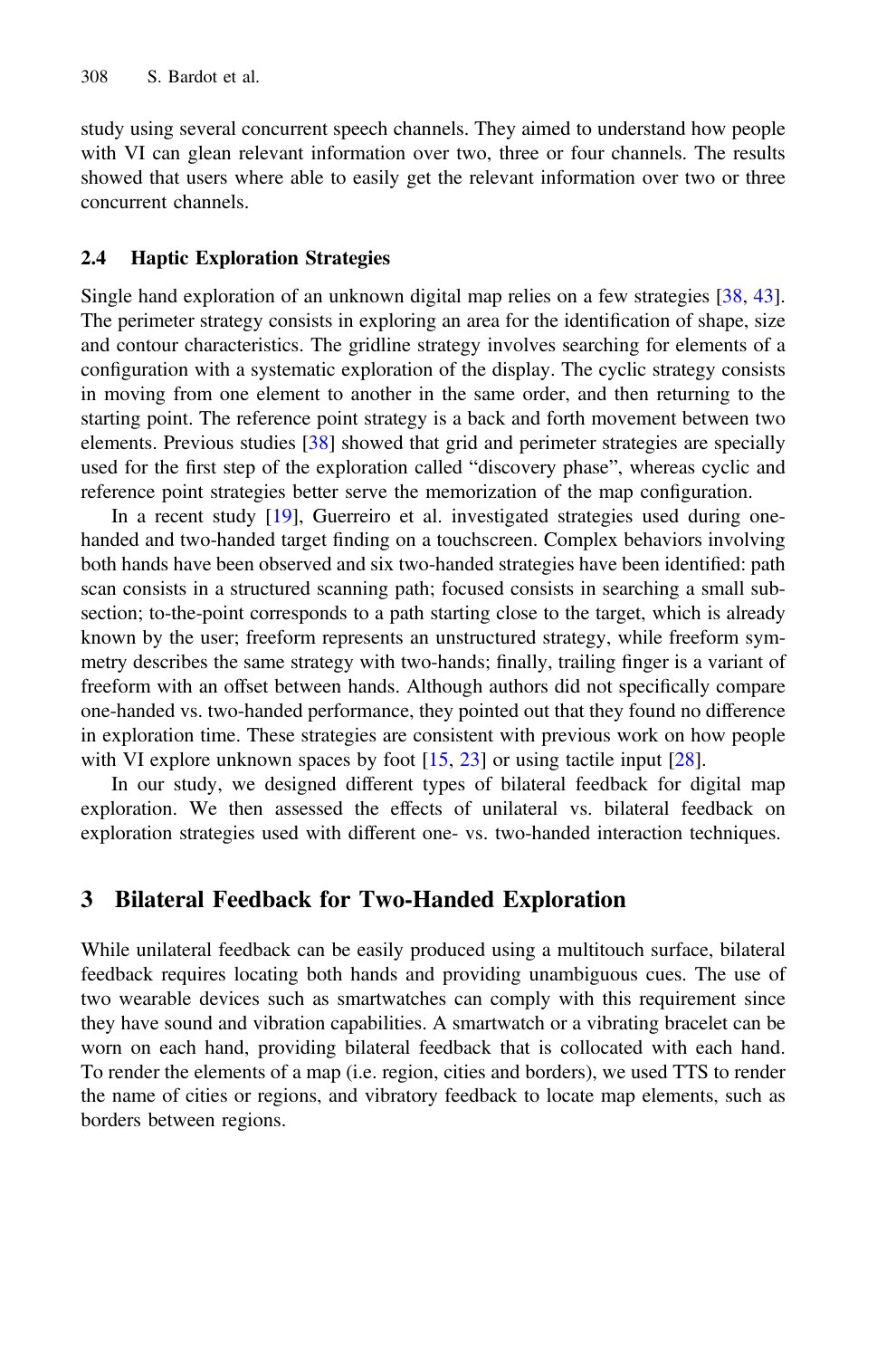<span id="page-4-0"></span>Interaction for one-handed exploration of digital maps (e.g. on tablets and smartphones) is based on audio and vibratory feedback [[25,](#page-18-0) [39\]](#page-19-0). Audio feedback is often used to render text and descriptions (e.g. name of regions) while vibratory feedback is preferred to render elements that must be located accurately (e.g. points or lines). We leveraged this approach for two-handed exploration. The challenge was to provide feedback corresponding to both hands actions, while still being cognitively manageable. We know that using different feedback for each hand, for instance using different voices (e.g. male or female) and different vibration patterns (e.g. single or dual), can help to identify which hands triggers it [[32\]](#page-19-0). Then we proposed a design space based on the combination of two design factors: spatial location of the feedback (unilateral or bilateral) and similarity of the feedback (same or different).



Fig. 1. The design space combines two feedback dimensions: spatial location and similarity.

The combination of these two design factors resulted in four feedback techniques (see Fig. 1): (1) unilateral with the same feedback  $(SF)$  for both hands (U-SF); (2) unilateral with different feedback (DF) for each hand (U-DF); (3) bilateral with the same feedback for both hands (B-SF); and (4) bilateral with different feedbacks for each hand (B-DF). It is interesting to note that the condition U-SF is similar to exploring a DIM on a touch screen with two fingers. We also designed a Control condition including one hand only, which is similar to exploring a DIM with only one finger on a tablet with the accessibility feature activated.

For the conditions with different feedback (U-DF and B-DF), we used a female voice and one vibration for the left hand, and a male voice and two vibrations for the right hand. For the unilateral conditions (U-SF and U-DF), if the user moves both hands at the same time, the feedback corresponds to the latest detected movement.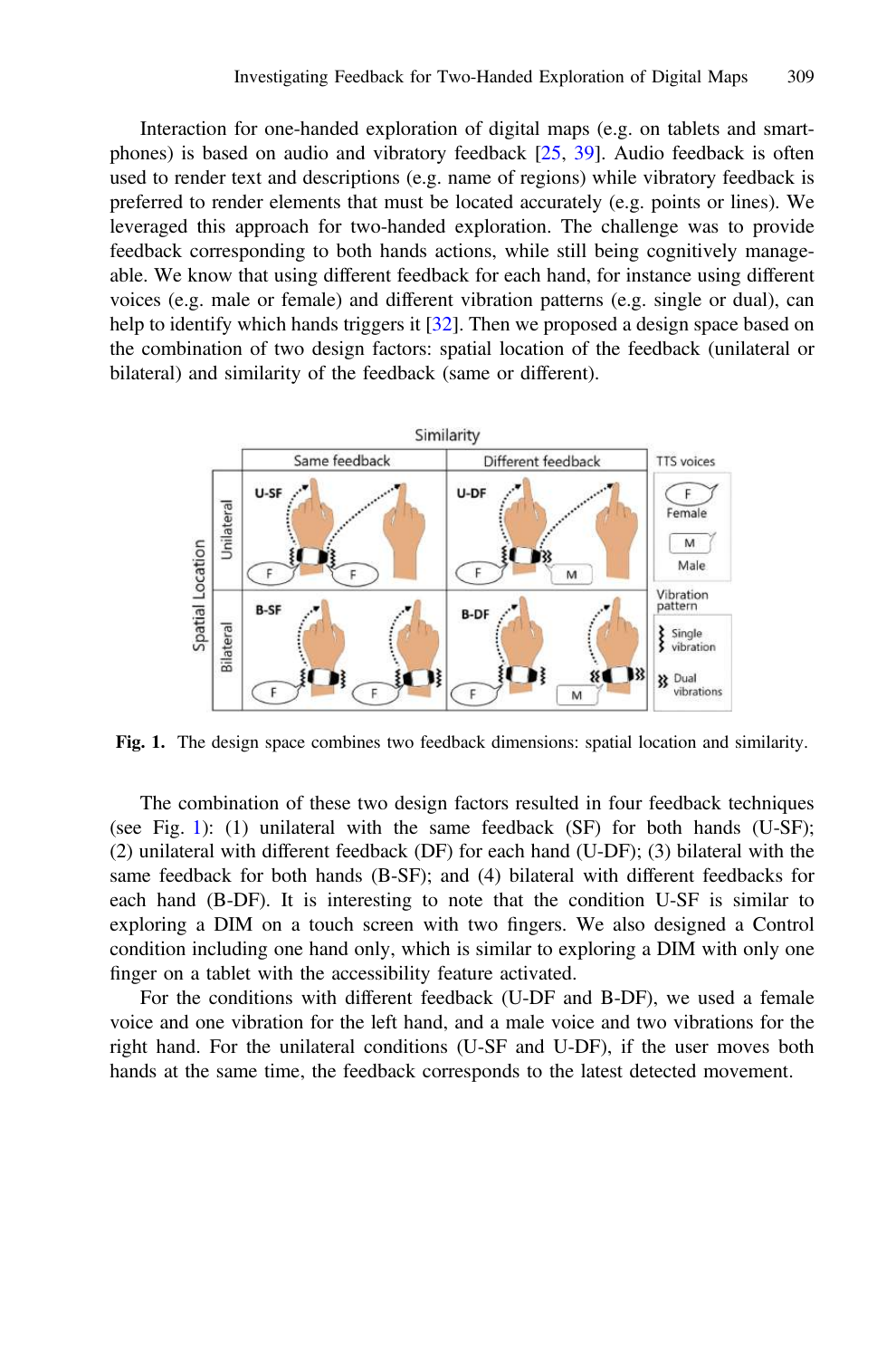## 4 Materials and Methods

In the current paper, we present two studies on two-handed exploration of maps without vision. In this section, we detail the rationale for such an approach, as well as the experimental task and apparatus, which was the same for both studies.

#### 4.1 Rationale

Including people with visual impairments (VI) in controlled studies is not a simple task due to limited availability [[35\]](#page-19-0). Three different approaches might be adopted to evaluate interaction techniques for people with VI: (1) Gathering sighted people and people with VI in the same study, which is appropriate when the study is not too long because we cannot expose users with VI to long studies; (2) When the study is too long, it is possible to conduct separate evaluations: a first study with blindfolded people to reduce the design space, and a second study with people with VI to assess performance; (3) Conducting a study on a reduced group of users with VI, which fits well with evaluating qualitative user experience, but does not with evaluating performance.

We chose the best approach (2) for analyzing performance during a long study. We adopted a two-step approach with two distinct populations: blindfolded users are nonexperts of tactile exploration. They were exposed to all the conditions (Study 1). On the other hand, people with VI are, in general, expert in tactile exploration and were exposed to a subset of conditions (Study 2).

#### 4.2 Maps

We asked participants to explore digital maps similar to country maps, i.e. composed of regions. To create the digital maps, we used the Voronoi algorithm [[14\]](#page-18-0), configured to randomly generate 30 regions of different areas fitting an A3 format (29.7  $\times$  42 cm). We included constraints in our Voronoi algorithm to define the targets regions: each map has the same complexity but with different target positions and size. The maps were different for each participant and each task.

#### 4.3 Task and Instructions

Each session included two tasks corresponding to the discovery and memorization phases observed during haptic map exploration [[38\]](#page-19-0). The first task was to explore a digital map and find 4 regions as fast as possible. To simplify the task, the names of the 4 regions were the same for all trials but their location was pseudo randomly changed. After 2 min, if the participant did not find the 4 regions, we considered the trial as a failure. Before switching to the second task, we indicated the eventual missing regions to the participant.

The second task was to compare the distance between 3 regions among the 4 regions found in task 1. For each trial, the three target regions were pseudo randomly chosen (the regions were chosen in order to remove comparisons that were too easy; and the trials order was random). After 2 min, if the participant did not answer the question, we considered the trial as a failure.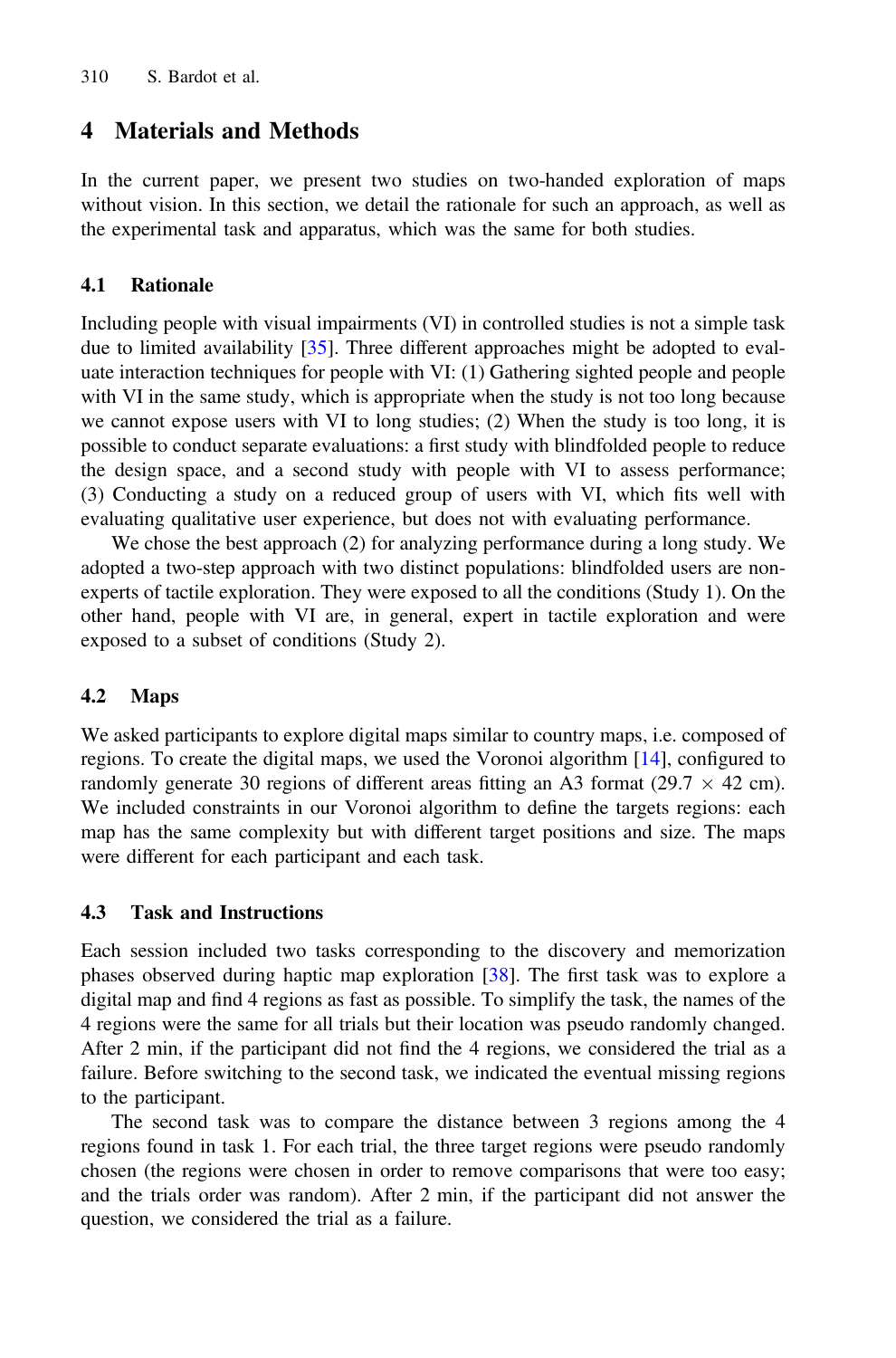During the training session, we explained the techniques and the tasks. Participants started with a training map for each technique. Participants notified the experimenter when they found a specific region, and when they identified the two regions with the shortest distance.

#### 4.4 Design and Procedure

The experiment followed a within-participant design with Interaction Technique as main factor. A block included three trials with the same technique. We counterbalanced the blocks order across participants using a Latin Square. We informed participants that they could take a break between blocks. Before using each technique, participants completed a familiarization session during which the technique was explained, and they completed a few trials of each task until they felt comfortable with the technique (around 5 min).

#### 4.5 Apparatus

For finger tracking, we used TopCodes tags [[24\]](#page-18-0) attached to the index fingers of each hand (Fig. 2). We tracked them with a Logitech C270 webcam (1280  $\times$  720 px, 50 Hz) located above the exploration surface. We used two SimValley AW-414 Android smartwatches (91 g,  $45 \times 44 \times 14$  mm), connected to the computer running the study with TCP sockets over a local Wi-Fi.



Fig. 2. Tags on index fingers (left) and setup (right).

## 4.6 Collected Data

We logged all tracking data, completion times and success rates for the two tasks. At the end of each block, participants had to fill a NASA-TLX questionnaire [\[21\]](#page-18-0) about the technique they just used. At the end of the study, users had to classify the techniques by preference order and subjective effectiveness.

## 4.7 Identification of Exploration Strategies

We coded the exploration strategies according to Simonnet and Vieilledent [\[38](#page-19-0)] and Guerreiro et al. [\[19](#page-18-0)] (see Related Work section). We first unified equivalent strategies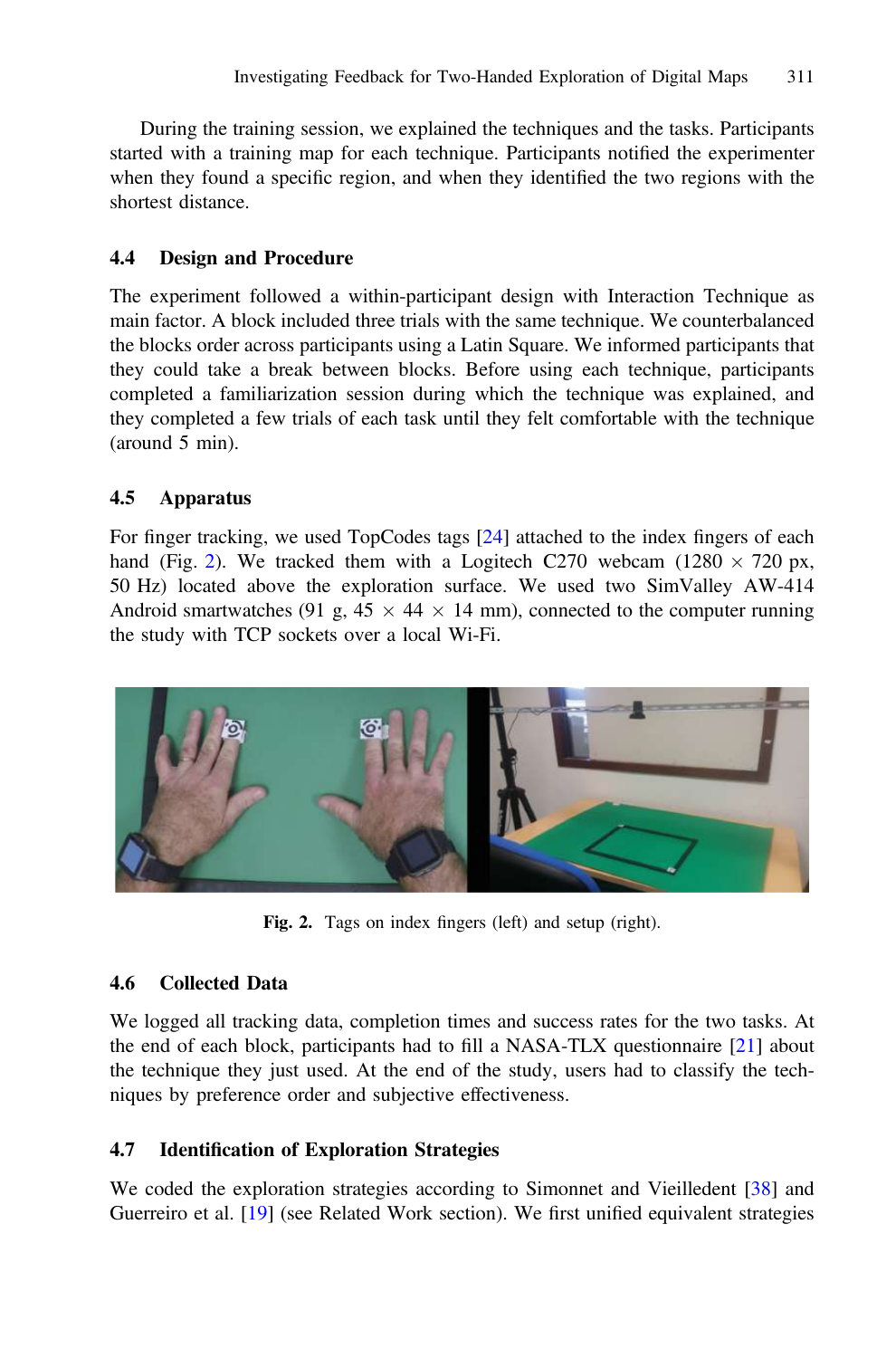(i.e. gridline and path scan; back-and-forth and to-the-point). As a result, we had a set of eight strategies corresponding to the discovery (path scan, perimeter, freeform, freeform symmetry) and memorization (focused, back-and-forth, cyclic and point-ofreference) phases. During data analysis, we also included an additional discovery strategy named asymmetry (i.e. a different strategy with each hand).

The "Path scan" strategy corresponds to hand movements that clearly show a systematic and well organized exploration of the drawing. The "Perimeter" strategy is another discovery strategy that consists in corresponds to displacements along the physical limits of the interactive surface. The "Freeform" strategy represents an unstructured strategy, which does not explicitly show any form of organization. The "Freeform symmetry" is another unstructured strategy, but with the two-hands moving in similar directions (in mirror or in parallel). The "Focused" strategy consists in searching a small sub-section of the drawing in order to relocate a previously detected element of the drawing. The "Back-and-forth" strategy corresponds to back and forth movements between two elements of the drawing that have been previously located. The "Cyclic" strategy is a movement between three or more elements of the drawing, which are relocated one after the other before coming back to the starting element (e.g.  $A - B - C - A$ ). Finally, the "Point-of-reference" strategy consists in star-like movements between three or more targets (e.g.  $A - B - A - C - A$ ). The memorization strategies can help to locate the elements relative to each other.

In order to detect the discovery strategies in each trial, we relied on three independent judges inspecting the exploration paths. We generated one image showing the complete exploration path, and a set of images corresponding to successive periods (30 s duration) extracted from the whole exploration path. The visual coding by the judges was divided in two steps: first, they coded 5% of the trials set, and then they compared their respective coding in order to agree on the coding. Finally, they encoded the entire set of trials, and they collectively decided (i.e. reach a consensus if needed) which discovery strategy was the most observed in each trial.

Since three memorization strategies (back-and-forth, cyclic and point-of-reference) were difficult to identify visually, we developed three algorithms to perform the identification process. We validated the three algorithms with unit tests and with thorough visual exploration of many subparts of the exploration traces. In the following sections of the paper, when the memorization strategies were observed in every trials, we report the average number of occurrences per trial. When the memorization strategies were observed in some trials only, we report the percentage of trials in which these strategies were observed.

#### 4.8 Analysis

Recently, the null-hypothesis significance testing (NHST) has come under criticism within the statistics  $[2, 9]$  $[2, 9]$  $[2, 9]$  $[2, 9]$  and HCI communities  $[11, 12]$  $[11, 12]$  $[11, 12]$  $[11, 12]$ . We thus report our results using estimation techniques with confidence intervals (0.95), instead of p-value statistics, consistent with APA recommendations [\[40](#page-19-0)].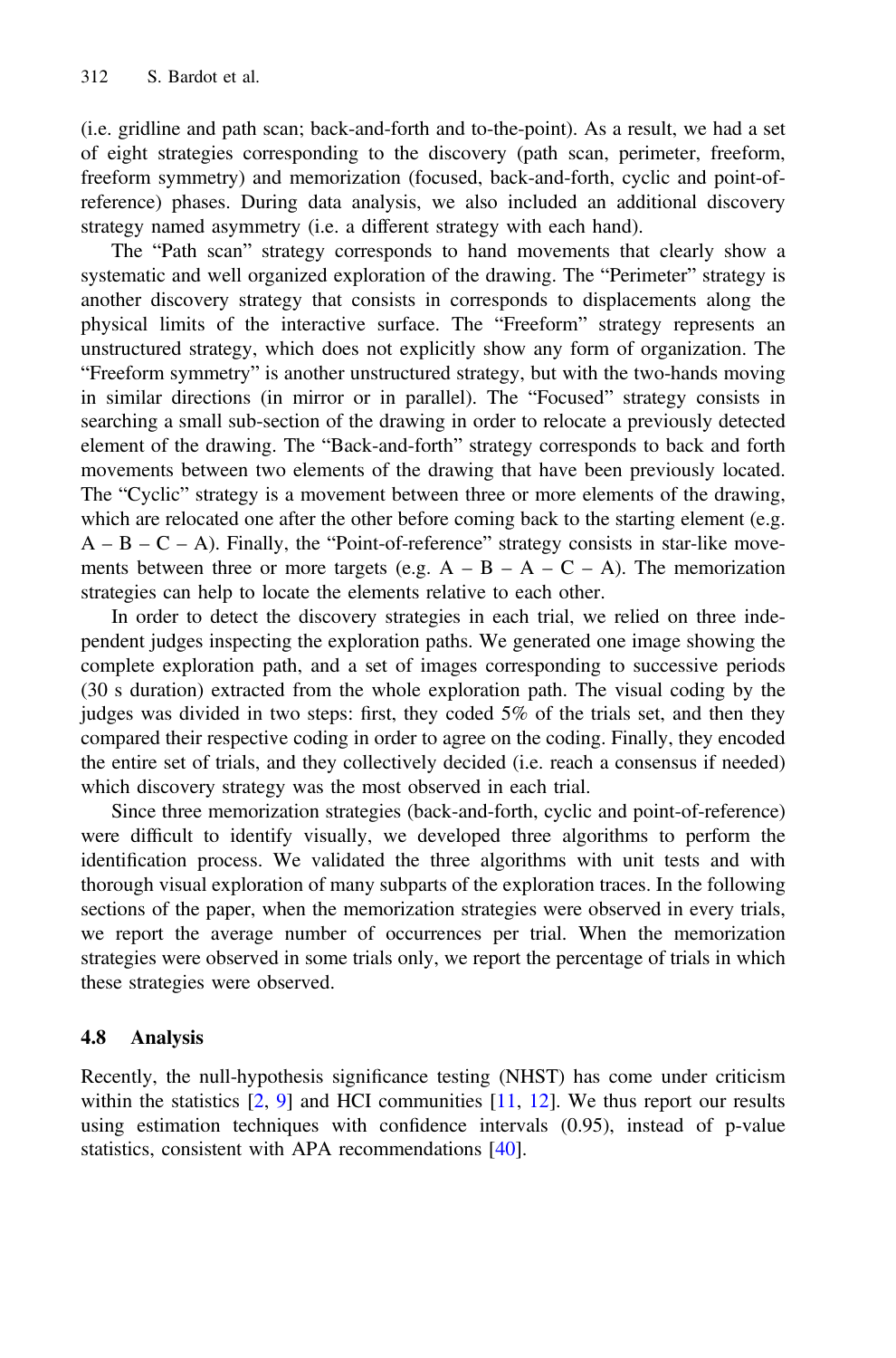## <span id="page-8-0"></span>5 Study 1: Exploration of the Design Space

The goal of this first study was to compare the impact of the design factors during map exploration.

#### 5.1 Participants

We recruited 15 sighted participants (3 females) aged between 19 and 29 ( $M = 23$ ,  $SD = 3$ ). Participants were blindfolded for the study. They were recruited at the university: 12 of them were undergraduate students, 2 were PhD students, and one was research assistant. Fourteen participants were right-handed and one left-handed. Six participants owned a smartwatch. None of them had hearing problems.

#### 5.2 Interaction Techniques

We compared the four two-handed techniques from our design space (U-SF, U-DF, B-SF and B-DF) and the control technique. As mentioned earlier, the control technique is similar to exploring a DIM with one finger on a tablet with the accessibility feature activated; and U-SF condition is similar to exploring a DIM with two fingers.

#### 5.3 Results

In total, we collected 5 techniques  $\times$  2 tasks  $\times$  3 repetitions  $\times$  15 participants = 450 trials.

Task 1: Completion Time and Success Rate. On average, participants took 64.4 s (CI  $[55.8, 72.4]$ ) using one hand only (Control), 68.9 s (CI  $[61.4, 76.5]$ ) using two hands with unilateral feedback (average completion time for U-SF and U-DF because they are similar), and 45.5 s (CI [40.2, 51.6]) using two hands with bilateral feedback (average completion time for B-SF and B-DF because they are similar). Hence, results show a difference between techniques concerning completion time (Fig. 3). The Control and unilateral techniques were slower than bilateral techniques. Results did not show any difference regarding the feedback similarity factor (i.e. between U-SF and U-DF, or between B-SF and B-DF). Among all the trials, only nine trials were considered as failure. For each condition, it represents: 2 for Control (4.44%), 6 for U-SF (13.3%) and 1 for U-DF (2.22%).



Fig. 3. Mean time in s to complete Task 1.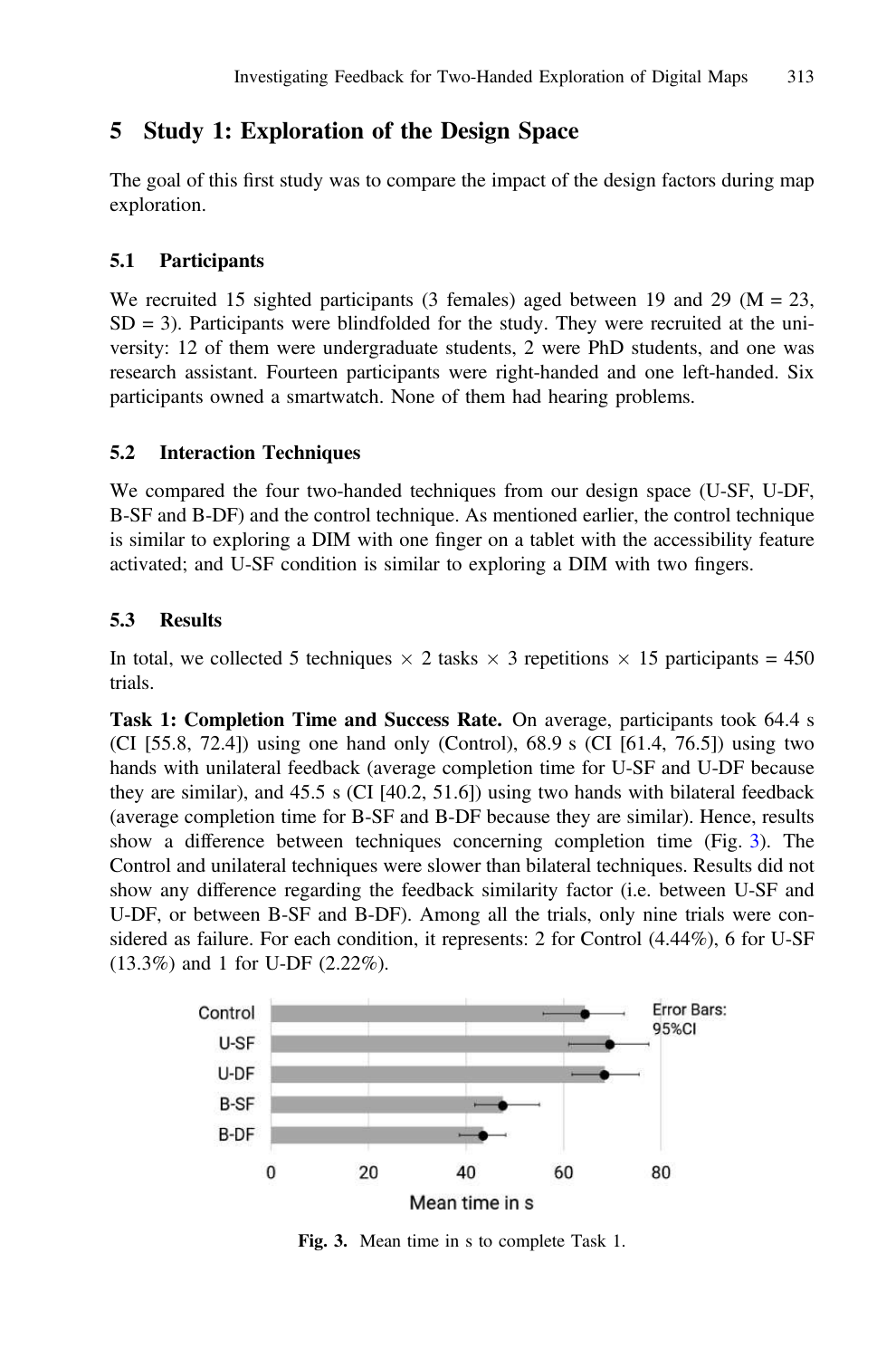Task 2: Completion Time and Success Rate. Concerning the comparison of map elements location (task 2), we observed that, very often, participants remembered the position of the regions to be compared from task 1, and hence answered directly without re-exploring the map (62.5% of the trials). For the remaining trials with map exploration, we observed no difference in completion time between techniques: on average it took participants 24.8 s to complete the task. Regarding success rates, only 2 U-SF trials were incorrect (4.44%).

Strategies Used. During task 1, across the different conditions, the most used strategies were "Path scan" (71% of the trials) and "Freeform" (15.5%). The prevalence of the "Path scan" strategy was true for all the techniques (Control: 73.3%; U-SF: 61.1%; U-DF: 66.6%; B-SF: 76.7% and B-DF: 77.2%).

During task 2, when users re-explored the map, the most used discovery strategies were "Freeform" (75.7% of the trials) and "Path scan" (13.7%). Participants also used memorization strategies: "Back-and-forth" movements with the same hand between two regions were observed in 28.8% of the trials for Control, 20% for U-SF, 26.6% for U-DF, 22.2% for U-SF, 31.1% for B-SF, and 28.8% for B-DF. "Cyclic" strategy over three regions was observed in 4% of the trials for Control, and not observed with the other techniques. The participants did not used the "Point-of-reference" strategy.

Simultaneous Hand Movements. To further investigate two-handed exploration, we identified simultaneous movements for the different techniques. Simultaneous movements correspond to exploratory movements with both hands at the same time. On average, participants used simultaneous movements in 15.7% of the trials using U-SF, in 17.4% using U-DF, in 72.1% using B-SF, in 75.8% using B-DF. This clearly illustrates how the feedback impacts behavior. With bilateral feedback, participants did use their two hand at the same time without any difficulty to manage parallel audio and vibratory feedback.

Subjective Report. *User Preference*. Overall, participants preferred using the bilateral technique with different feedback (B-DF). Among the 15 participants, 10 chose this technique as their favorite, 3 chose the bilateral with same feedback (B-SF), and 2 the unilateral with different feedback (U-DF).

User Feedback. All the participants appreciated moving both hands at the same time, and most of them added positive comments about the bilateral feedback. P3 appreciated not "wasting time on determining which hand I'm using". P5 found that "feedback is stronger" with bilateral feedback. Regarding the B-DF technique, users enjoyed "listening to different voices because it allows me to easily identify which hand triggered the feedback" (P11). Concerning unilateral feedback, P8 subjectively reported exploring slowly, and explained that he had to "move his hands one after the other in order not to miss any regions". P12 felt "less confident using U-SF and U-DF techniques because the exploration was less intuitive".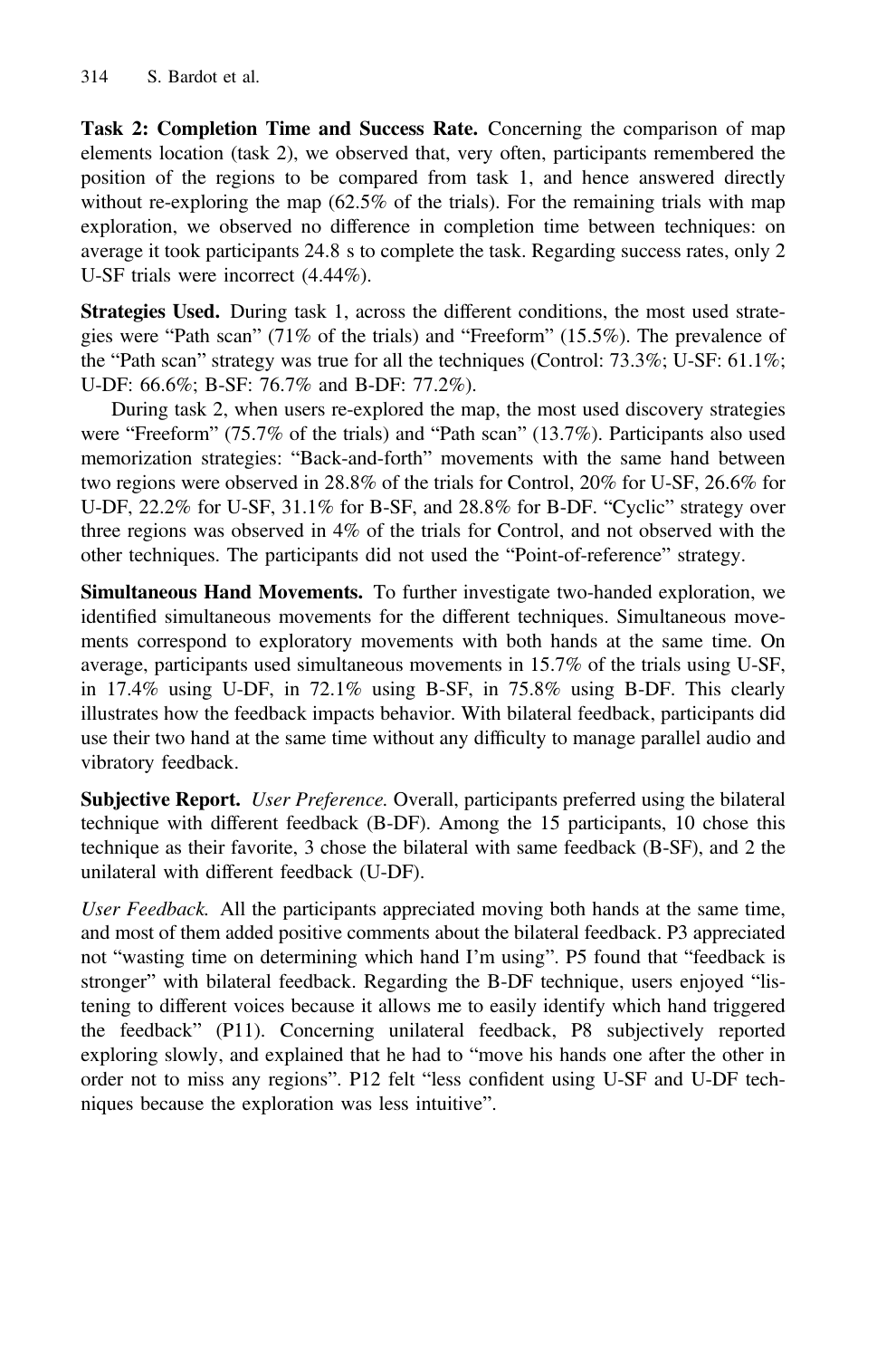## 5.4 Discussion

In this first experiment, we found out that bilateral feedback techniques allow participants to perform task 1 faster than the other techniques (control and both unilateral techniques). This result confirms that bilateral feedback makes it easier for participants to locate elements on the digital map. The type of feedback (same or different) did not affect performance, as we found no differences between B-SF and B-DF in terms of accuracy or completion time. However, a large majority of participants (10/15) preferred having a different feedback (B-DF) compared to the same feedback (B-SF). In addition, most users were able to build an accurate mental representation of the map during exploration (task 1), and active comparison of elements location during task 2 was not necessary in a majority of trials.

## 6 Study 2: Impact of Feedback on Performance and Exploration Strategies

We ran a second experiment with 12 users with VI, who have an expertise in twohanded exploration of raised-line diagrams compared to the participants of the previous study. Since feedback similarity did not raise differences in the first study, we focused on the location of the feedback (unilateral vs. bilateral) for two-handed exploration.

## 6.1 Interaction Techniques

In order to shorten the experiment time in this study, we focused on three conditions only: Control, U-SF and B-DF. We made that choice according to the results of the first study. Indeed, there was no difference between U-SF and U-DF on one side, and B-SF and B-DF on the other side (see Fig. [3\)](#page-8-0). Secondly, as mentioned earlier, the Control and U-SF conditions are similar to exploring a digital map on a tablet, with one or two fingers respectively. We selected the Control condition because there is no feedback ambiguity, and because people with visual impairment already use a similar technique on regular phones and tablets. Hence, as stated in its name, it represents a good control condition. B-DF was selected because it is the best and preferred technique identified in the first study.

## 6.2 Participants

We recruited 12 people with VI (5 females) aged between 21 and 73 years old  $(M = 52, SD = 15)$ . The level of visual impairment varied: 9 of them were totally blind, and 3 had residual light perceptions. All participants use VoiceOver daily, and three of them use a map application (i.e. Ariadne GPS) on their smartphone. Seven participants had already used a smartwatch before, and two participants own a smartwatch. None of them had hearing problems. All of them were used to exploring raised-line diagrams (Table [1](#page-11-0)).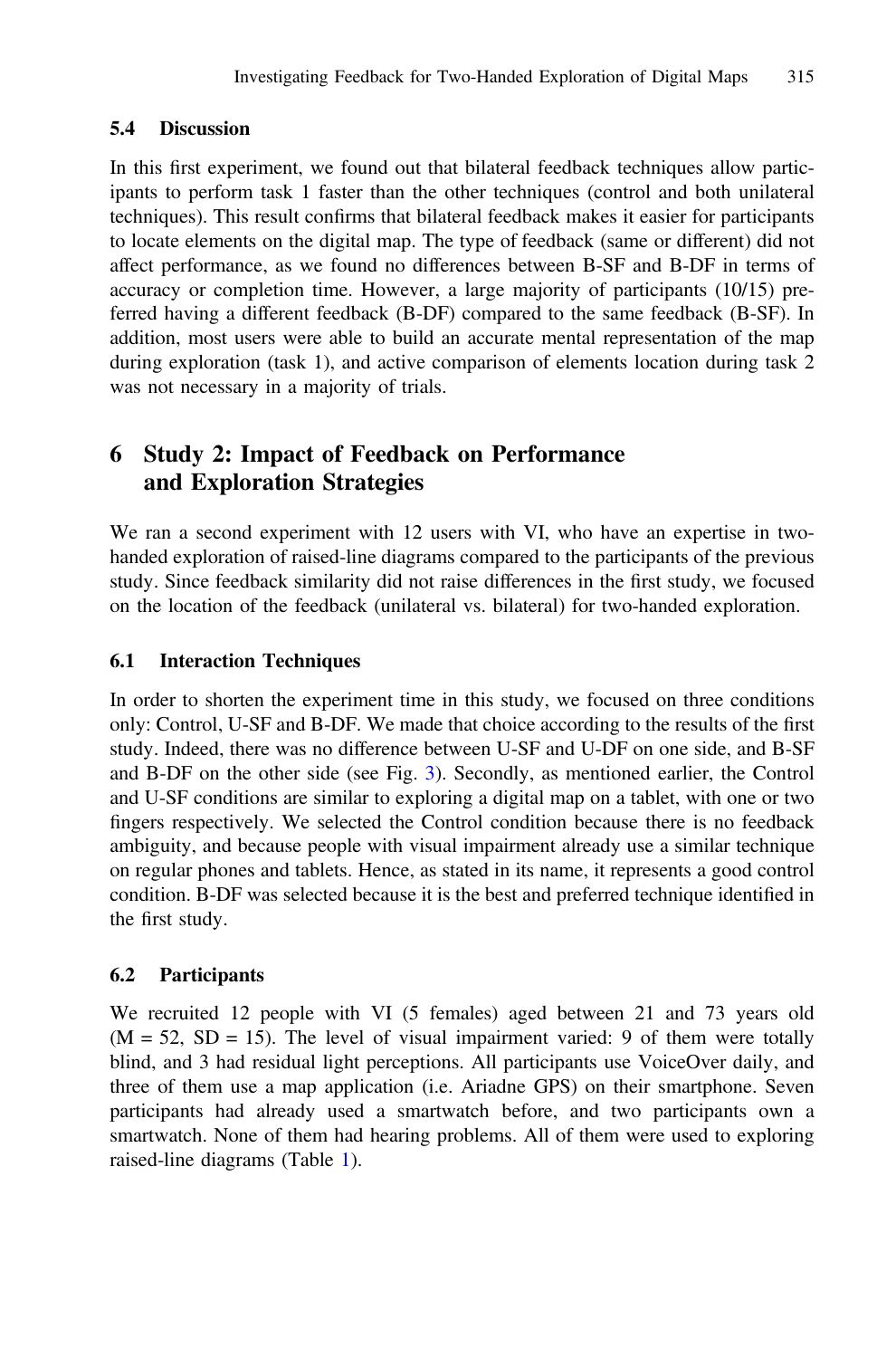<span id="page-11-0"></span>

| Subject        | Gender | Age | Vision       | Device owned             | Map application                   | Raised-line Expertise $(1-5)$ |
|----------------|--------|-----|--------------|--------------------------|-----------------------------------|-------------------------------|
|                | M      | 58  | Light        | Smartphone<br>Smartwatch | None                              | $\overline{2}$                |
| $\overline{c}$ | М      | 50  | Blind        | Smartphone<br>Smartwatch | Plans<br>Ariadne GPS              | 3                             |
| 3              | F      | 21  | Blind        | Smartphone               | None                              | $\overline{4}$                |
| $\overline{4}$ | M      | 58  | Light        | Smartphone<br>Tablet     | None                              | $\overline{2}$                |
| 5              | F      | 62  | Blind        | Smartphone               | None                              | $\overline{4}$                |
| 6              | F      | 47  | Blind        | Smartphone<br>Tablet     | Ariadne GPS<br><b>BlindSquare</b> | 3                             |
| $\tau$         | М      | 27  | Blind        | Smartphone               | Ariadne GPS                       | 3                             |
| 8              | М      | 68  | Blind        | Smartphone               | None                              | 4                             |
| 9              | F      | 45  | <b>Blind</b> | Smartphone               | None                              | $\overline{2}$                |
| 10             | F      | 73  | Light        | Smartphone               | None                              | $\overline{4}$                |
| 11             | М      | 61  | Blind        | Smartphone               | None                              | 3                             |
| 12             | М      | 55  | <b>Blind</b> | Smartphone               | None                              | $\overline{2}$                |

Table 1. Description of the visually impaired participants

#### 6.3 Maps

To design the maps, we used the Voronoi algorithm to randomly generate 30 regions on each map. We generated 216 maps in order to use a different map in each trial (for each participant, condition, and task). In addition, in order to verify whether bilateral feedback improves performance on the comparison task too, we systematically changed the map between task 1 and task 2, which means that participants had to locate four new regions in task 2 before comparing them. Then, both discovery and memorization strategies should appear in task 2.

## 6.4 Results

In total, we collected 3 techniques  $\times$  2 tasks  $\times$  3 repetitions  $\times$  12 participants = 216 trials.

Task 1: Completion Time and Success Rate. Results show a clear difference between techniques concerning completion time to find the four regions (task 1). Participants completed the task faster with bilateral feedback (50 s, CI [42.9, 58.8]) than with Control (76 s (CI [66.7, 88.3]) or unilateral (93 s, CI [80.7, 107.2]), as illustrated in Fig. [4.](#page-12-0) This difference is quite important, since B-DF is 31.2% faster than Control and 42.9% than U-SF. Eleven trials that lasted longer than 2 min were considered as failure: 7 Control (19.4%) and 4 U-SF (11.1%).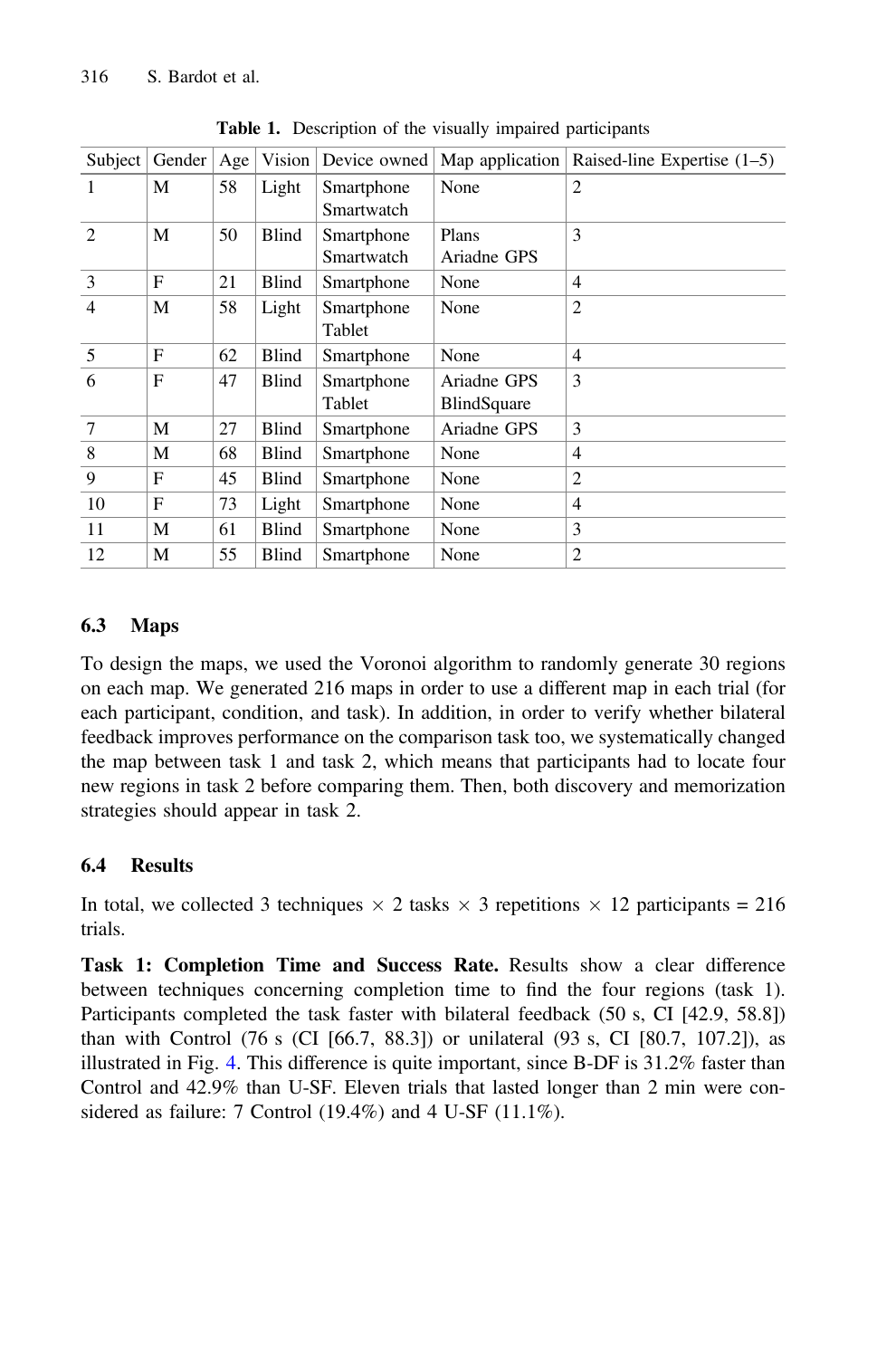<span id="page-12-0"></span>

Fig. 4. Mean time in s to complete Task 1.

Task 2: Completion Time and Success Rate. On average, participants completed the comparison task, i.e. finding the four regions and answering the question, in 92.8 s (CI [69.7, 118.5]) with B-DF, in 110 s (CI [92.8, 141.3]) with Control and in 137 s (CI [113.1, 171]) with U-SF. The ratio analysis confirmed the difference between B-DF and U-SF: the ratio and the corresponding CIs was above 1 (meaning that the B-DF is faster than U-SF) (Fig. 5).



Fig. 5. Mean completion time in seconds (left), and ratio (right) for Task 2.

The time needed to find the four regions for the first time was, on average, 83 s with B-DF, 94 s with Control and 122 s with U-SF. These times are higher than those observed in task 1 because participants mixed up discovery and memorization strategies from the beginning of task 2.

The percentage of correct answers was 77% (CI [54.5, 99.5]) with the Control condition, 50% (CI [27.5, 72.50]) with U-SF, and 77% (CI [57.25, 96.75]) with B-DF. Because the task had to be completed within 4 min, 2 trials were considered as failure, corresponding to 1 Control (0.9%) and 1 U-SF (0.9%).

Strategies Used. During task 1, when exploring with the control technique, the most used strategy was the "Path scan" (83.3% of the trials), and then "Perimeter" (8.3%). When exploring with two hands and unilateral feedback (U-SF), the most used strategy was the "Path scan" ([6](#page-13-0)6.6% of the trials) then "Freeform" (16.6%; see Fig. 6 right). When exploring with two hands and bilateral feedback (B-DF), the most used strategy was the "Path scan" (74.9%) and then "Freeform" (11.1%). We also identified when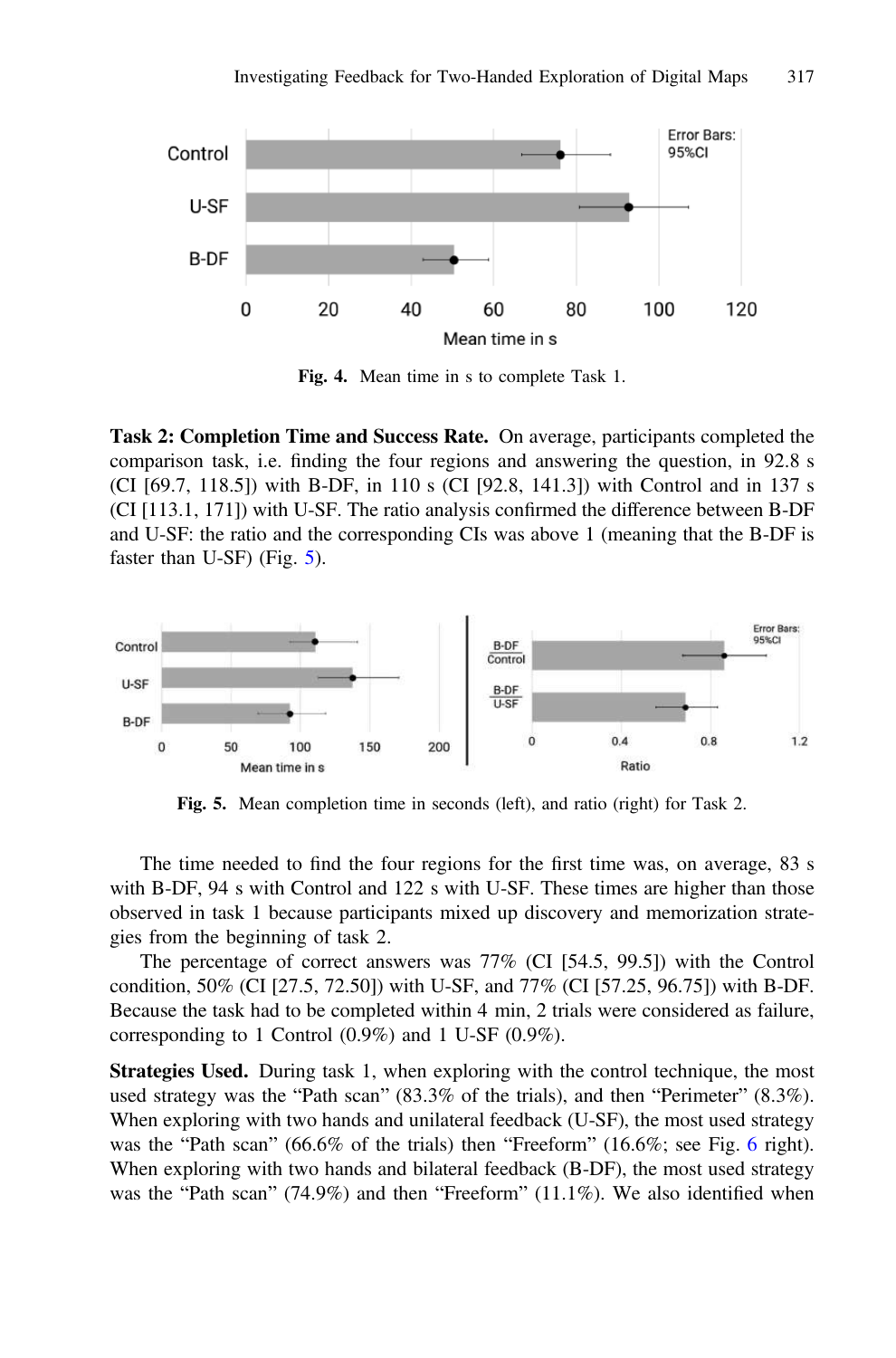<span id="page-13-0"></span>hands explore in symmetry ("Path scan"; Fig. 6 left). This strategy appeared 41.6% with unilateral feedback, and 72.2% with bilateral feedback.

Because users were exposed to a new map during task 2, discovery strategies were also observed. The "Path scan" was used in 88.9% of the trials with the Control technique, 91.6% with U-SF, and 77.7% with B-DF.



Fig. 6. Example of strategies used (the underlying digital map is virtual. It is displayed for illustration purpose only). Left: "Path scan" strategy (P4 with B-DF, task 1, simultaneous hand movements). Right: "Freeform" (P2 with U-SF, task 2, sequential hand movements). Brown and blue line correspond to left and right hands movements respectively. (Color figure online)

In task 2, we more specifically focused on the memorization strategies ("Back-andforth", "Cyclic", and "Point-of-reference"). "Back-and-forth" movements were observed in every trials, and the number of occurrences in each trial varied according to the technique being used: 5.3 (CI [4.1, 6.3]) for Control, 3.6 (CI [2.8, 5.4]) for U-SF, and 2.4 (CI [1.9, 3.8]) for B-DF (see Fig. 7).



Fig. 7. Example of "Back-and-forth" strategies used (the underlying digital map is virtual. It is displayed for illustration purpose only). Left: P2 with U-SF, task 2. Right: P7 with B-DF, task 2. The blue line corresponds to right hand movements. (Color figure online)

Contrary to "Back-and-forth" strategy, "Cyclic" and "Point-of-reference" strategies were observed in some trials only. The "Cyclic" strategy with the same hand (i.e. going from region A, to B, to C, and back to A) over 3 regions was observed in 33.3% of the Control trials, 38.8% of the U-SF trials, and 22.2% of the B-DF trials. "Cyclic" strategy over 4 regions was observed in 30.5% of the Control trials, and only 5.5% of the U-SF and B-DF trials (see Fig. [8](#page-14-0)).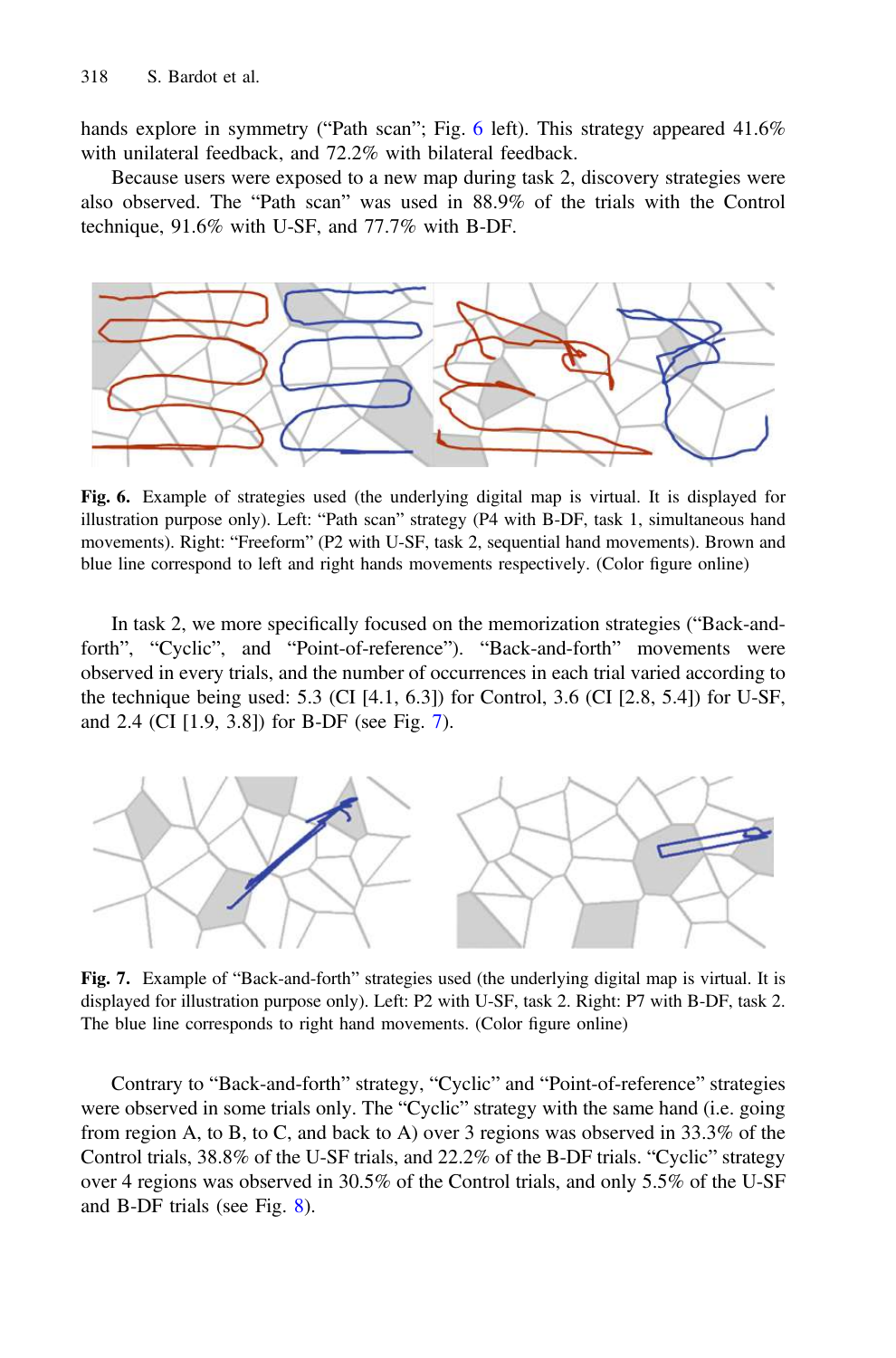<span id="page-14-0"></span>

Fig. 8. Example of "Cyclic" strategies used (the underlying digital map is virtual. It is displayed for illustration purpose only). Left: P12 with U-SF, task 2. Right: P9 with B-DF, task 2. The blue line corresponds to right hand movements. (Color figure online)

The "Point-of-reference" strategy with the same hand (going from A to B, back to A, and then to C) was observed in 58.3% of the Control trials, 41.6% of the U-SF trials, and 33.3% of the B-DF trials (see Fig. 9).



Fig. 9. Example of "Point-of-reference" strategies used (the underlying digital map is virtual. It is displayed for illustration purpose only). Left: P5 with U-SF, task 2. Right: P5 with B-DF, task 2. Brown and blue lines correspond to left and right hands movements respectively. (Color figure online)

Finally, we observed the number of occurrences of memorization strategies realized with two hands (i.e. placing one hand on one target region, as an anchor, and using the other hand to re-locate other target regions): 2.5 (CI [2.27, 3.06]) occurrences per trial for U-SF, and 2.8 (CI [2.27, 3.37) occurrences for B-DF. These results show that participants combined the use of both hands during two-handed exploration to compare the relative location of two regions.

In the Annex of the paper, we have added many figures corresponding to the different strategies used during exploration.

Simultaneous Hand Movements. With unilateral feedback (U-SF), 37% of the exploration time was based on simultaneous hands movements. This percentage increased to 70% with bilateral feedback (B-DF), which highlights the impact of feedback on the use of the two hands. Even though both hands were involved with U-SF, users mainly did sequential movements. On the contrary, they effortlessly do simultaneous hand movements with B-DF.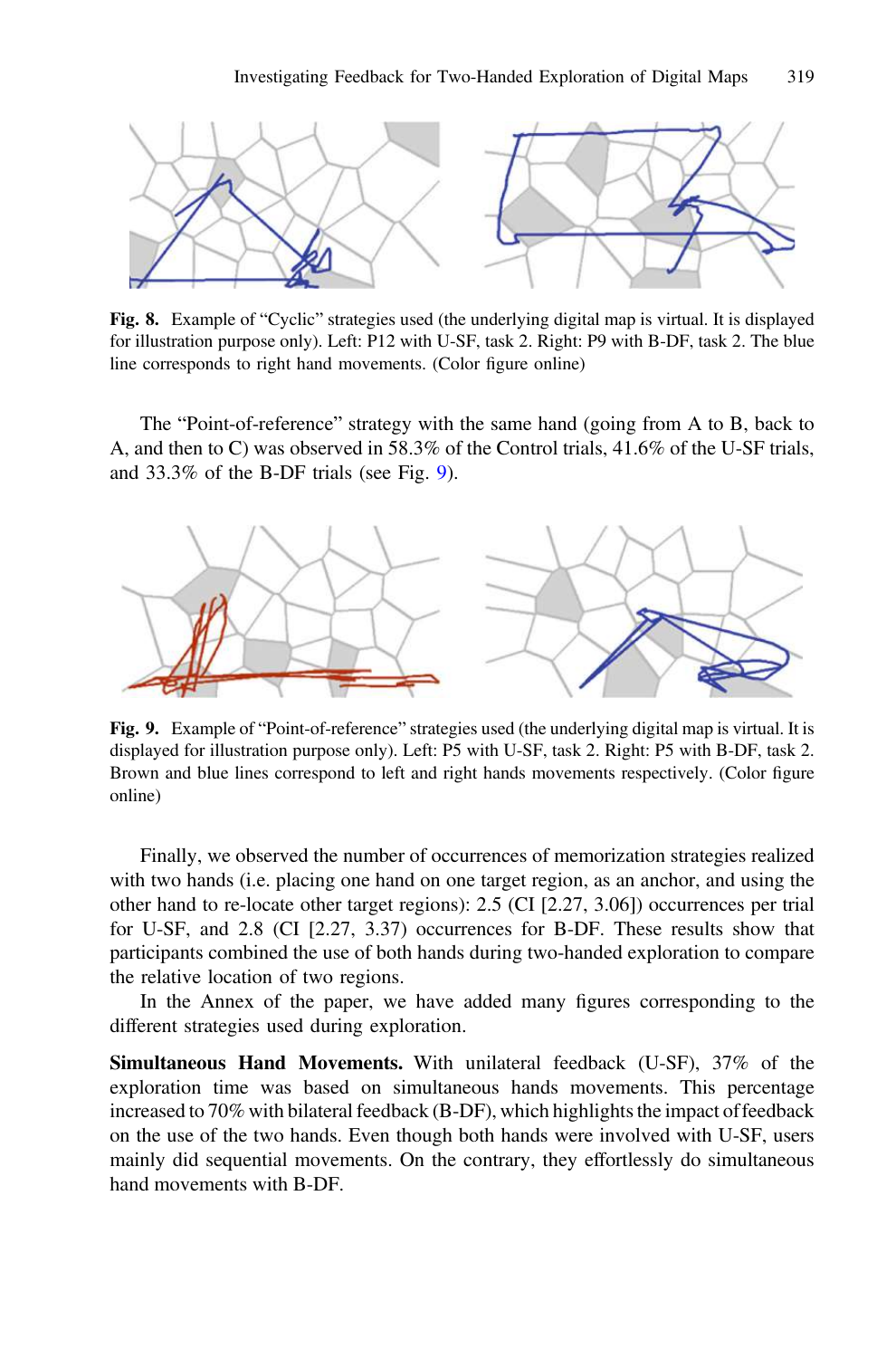Subjective Report. User Preference. 9 out of 12 participants ranked the bilateral technique as their favorite, 2 preferred the control condition (none of these two people use any map application on his/her smartphone or tablet), and 1 preferred unilateral feedback. Participants preferring bilateral feedback mentioned that using both hands in parallel, and hence hearing two concurrent voices, "does not raise any cognitive issue" (P1, P3, P4, P7, P8, P9, P10, P11 and P12). Two of them reported that they are regularly "confronted to different audio stimuli at the same time in their daily lives" (P3, P4) (i.e. listening to street noises while talking to a person). However, two of them reported that bilateral feedback requires "more concentration and cognitive load" (P2, P5), but that using it for such a short task was not disturbing. All participants reported feeling the vibration. Eleven out of twelve participants reported that wearing two smartwatches for the bilateral technique was convenient as "it is easy to understand where the feedback comes from" (P1, P10). One participant said that "wearing two smartwatches is useless" (P6 - same participant that scored unilateral technique first).

NASA-TLX. We did not observe any major difference on the different dimensions of the NASA TLX questionnaire (mental demand, physical demand, temporal demand, effort and frustration) between the three techniques. Participants evaluated the performance of B-DF and U-SF ( $M = 75$  and  $M = 74$  respectively) better than control ( $M = 63$ ).

## 7 Discussion

## 7.1 Main Findings

These two studies showed that bilateral feedback improves map exploration and more specifically the localization and comparison of specific elements on the map. We can consider [\[4](#page-17-0)] that there is a difference of raised-line exploration expertise between users with VI (study 2) and blindfolded users (study 1). Because the results show the same trends in these two studies, it seems that expertise does not have any effect on the usability of the bilateral techniques. A more surprising result is that exploring the map with two hands but triggering unilateral feedback was not faster than one-handed exploration. This is an important result showing than an efficient two-handed exploration technique for digital maps must provide bilateral feedback.

## 7.2 The Effect of Bilateral Feedback on Exploration Strategies

We observed different exploration strategies depending on the technique being used. With the two-handed technique and bilateral feedback, users explored the map with their two hands, and each hand mainly explored one half of the map only. In task 2 (comparison of map elements), users also took advantage of using two hands: quite often, one hand was used as an anchor while the other hand was moving around. Consequently, they did less back and forth movements between elements. With these bimanual strategies, based on adapted bilateral feedback, users were more efficient when exploring a map and when comparing the location of different regions. When the bilateral feedback was not provided (U-SF), users were less efficient and preferred using one hand only.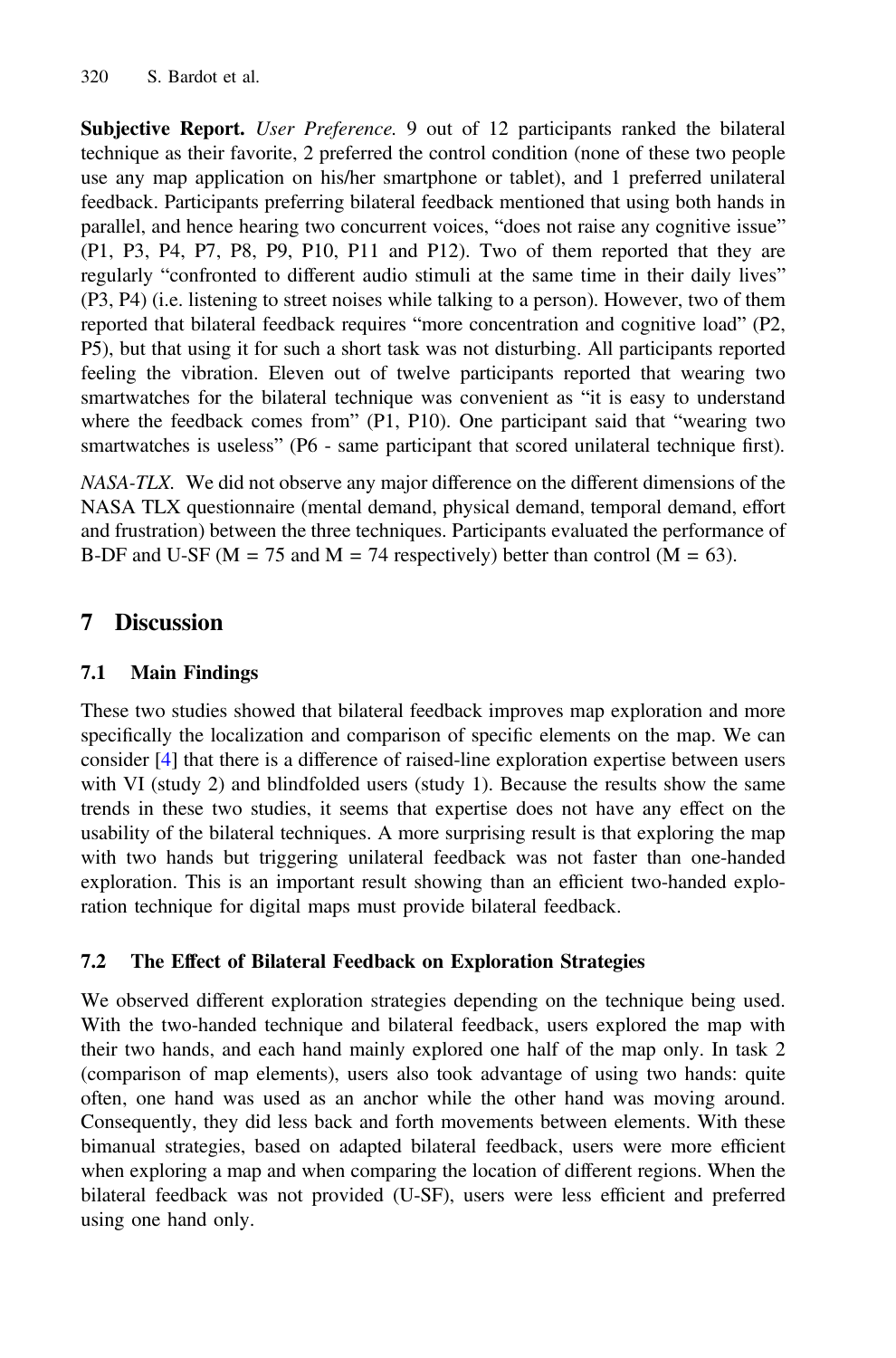#### 7.3 Recommendation for Touch Devices

It is important to note that two of our experimental conditions (Control and U-SF) may correspond to a situation where users with VI explore maps on a tablet with TTS activated (e.g. VoiceOver or TalkBack). In such a situation, they are free to explore the map with one or two fingers (corresponding to Control and U-SF respectively), but with ambiguous feedbacks. When it is not possible to use bilateral unambiguous feedback, our results show that it is more efficient to use one finger only.

Our results also show that bilateral feedback may improve tactile exploration, provided that both hands are identified during exploration. In order to implement bilateral feedback on touchscreens, it is mandatory to identify and track each finger unambiguously (or at least right and left hands if only one finger is used on each hand). Recent studies show that finger identification can be based on finger orientation [\[41](#page-19-0)], or on external hardware such as a wearable device, or a camera [[20\]](#page-18-0).

#### 7.4 Other Applications for Bilateral Feedback

A recent study [[4\]](#page-17-0) has shown that people with VI intuitively use two hands to explore different types of raised line graphics, such as common drawings, mathematical graphs or neighborhood maps. Bilateral feedback could be of interest to render these different graphics accessible on touch surfaces. For instance, a two-handed exploration of digital graphs could allow the user to explore the horizontal or vertical axes with one hand, and the graph itself with the other [\[34](#page-19-0)]. It could also be used on tagged drawings or photos (e.g. on Facebook) to explore tags with both hands, which is similar to our experimental task. Previous work [\[4](#page-17-0)] showed that the average of simultaneous exploration time for people with VI on raised-line diagrams is 74.6%. In the current study, we observed that simultaneous exploration using bilateral technique was 70%. These two results are comparable and show that people with VI can perform similar two-handed exploration on raised-line diagrams and digital maps.

#### 8 Conclusion and Future Work

In this paper, we designed and evaluated four feedback techniques for two-handed exploration of digital interactive maps by users with visual impairments. These techniques resulted from a design space combining feedback location and similarity. The results, which were comparable for both blindfolded and users with visual impairments, show the advantages of two-handed vs. one-handed exploration, providing that bilateral feedback is available and unambiguous. Although we observed these results on graphics that represent maps, we are convinced that they can apply to other interactive accessible graphics (figurative drawings, graphs, etc.). Future work will focus on how to design affordable hand and finger tracking techniques that could provide multimodal bilateral feedback. Moreover, future work will investigate bimanual interactions on complex digital maps (i.e. with different data sets).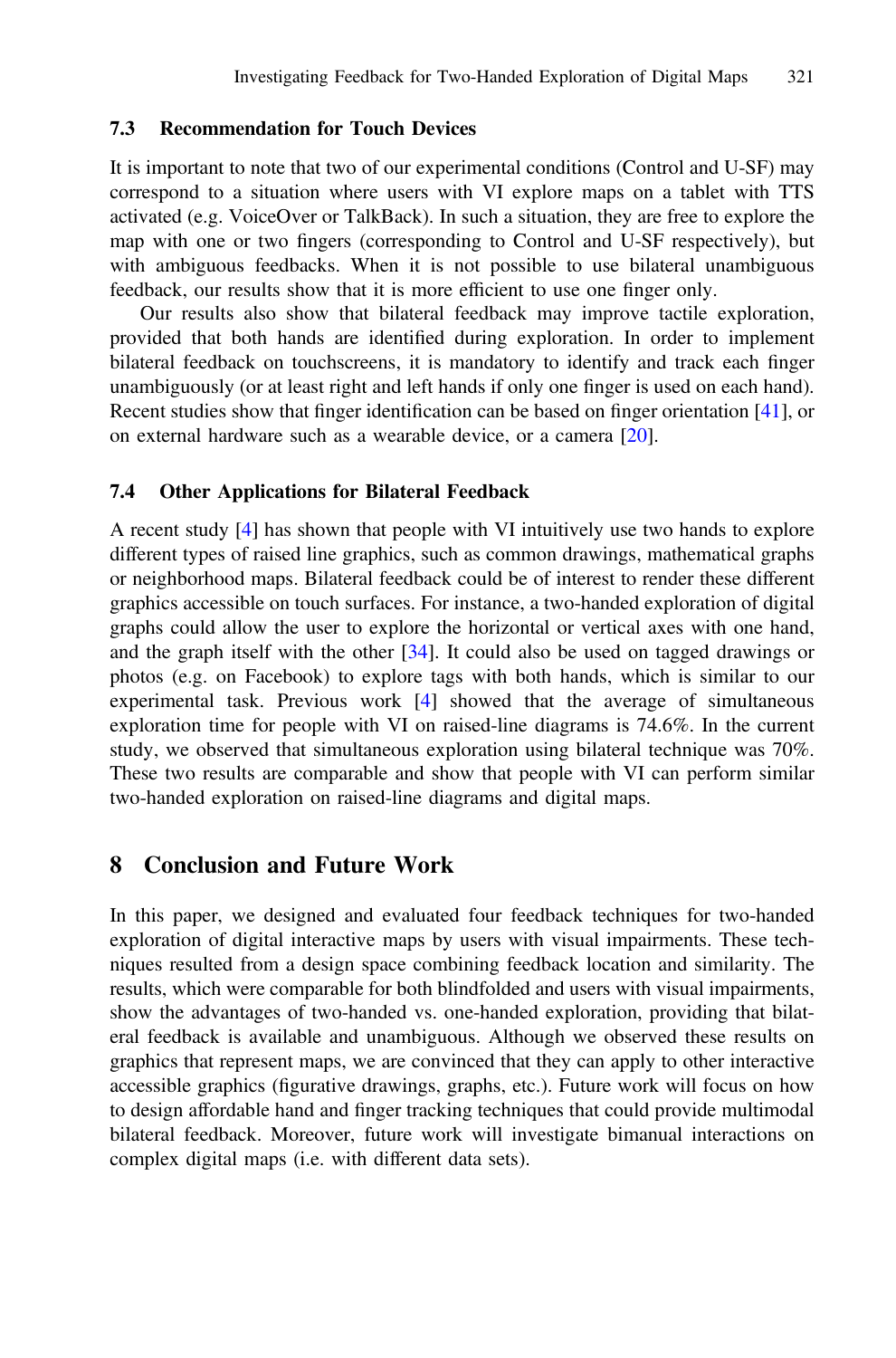<span id="page-17-0"></span>Acknowledgments. We thank all the users who participated to the studies. We also thank the special education Center IJA, and the "Cherchons pour Voir" lab, both in Toulouse, FR. This work was part of the AccessiMap project (research grant AccessiMap ANR-14-CE17-0018).

## **References**

- 1. Arons, B.: A review of the cocktail party effect. J. Am. Voice I/O Soc. 12(7), 35–50 (1992)
- 2. Baker, M.: Statisticians issue warning over misuse of P values. Nature 531(7593), 151 (2015). [https://doi.org/10.1038/nature.2016.19503](http://dx.doi.org/10.1038/nature.2016.19503)
- 3. Bardot, S., Serrano, M., Jouffrais, C.: From tactile to virtual: using a smartwatch to improve spatial map exploration for visually impaired users. In: Proceedings of the 18th International Conference on Human-Computer Interaction with Mobile Devices and Services (MobileHCI 2016), pp. 100–111. ACM, New York (2016). [https://doi.org/10.1145/2935334.2935342](http://dx.doi.org/10.1145/2935334.2935342)
- 4. Bardot, S., Serrano, M., Oriola, B., Jouffrais, C.: Identifying how visually impaired people explore raised-line diagrams to improve the design of touch interfaces. In: Proceedings of the 2017 CHI Conference on Human Factors in Computing Systems (CHI 2017), pp. 550–555. ACM, New York (2017). [https://doi.org/10.1145/3025453.3025582](http://dx.doi.org/10.1145/3025453.3025582)
- 5. Brock, A., Lebaz, S., Oriola, B., Picard, D., Jouffrais, C., Truillet, P.: Kin'touch: understanding how visually impaired people explore tactile maps. In: CHI 2012 Extended Abstracts on Human Factors in Computing Systems (CHI EA 2012), pp. 2471–2476. ACM, New York (2012). [https://doi.org/10.1145/2212776.2223821](http://dx.doi.org/10.1145/2212776.2223821)
- 6. Brock, A.M., Truillet, P., Oriola, B., Picard, D., Jouffrais, C.: Interactivity improves usability of geographic maps for visually impaired people. Hum. Comput. Interact. 30(2), 156–194 (2015). [https://doi.org/10.1080/07370024.2014.924412](http://dx.doi.org/10.1080/07370024.2014.924412)
- 7. Chakraborty, T., Khan, T.A., Alim Al Islam, A.B.M.: FLight: a low-cost reading and writing system for economically less-privileged visually-impaired people exploiting ink-based Braille system. In: Proceedings of the 2017 CHI Conference on Human Factors in Computing Systems (CHI 2017), pp. 531–540. ACM, New York (2017). [https://doi.org/10.](http://dx.doi.org/10.1145/3025453.3025646) [1145/3025453.3025646](http://dx.doi.org/10.1145/3025453.3025646)
- 8. Carroll, D., Chakraborty, S., Lazar, J.: Designing accessible visualizations: the case of designing a weather map for blind users. In: Stephanidis, C., Antona, M. (eds.) UAHCI 2013, Part I. LNCS, vol. 8009, pp. 436–445. Springer, Heidelberg (2013). [https://doi.org/10.](http://dx.doi.org/10.1007/978-3-642-39188-0_47) [1007/978-3-642-39188-0\\_47](http://dx.doi.org/10.1007/978-3-642-39188-0_47)
- 9. Cumming, G.: The new statistics: why and how. Psychol. Sci.  $25(1)$ ,  $7-29$  (2014). [https://](http://dx.doi.org/10.1177/0956797613504966) [doi.org/10.1177/0956797613504966](http://dx.doi.org/10.1177/0956797613504966)
- 10. Delogu, F., Palmiero, M., Federici, S., Plaisant, C., Zhao, H., Belardinelli, O.: Non-visual exploration of geographic maps: does sonification help? Disabil. Rehabil. Assist. Technol. 5 (3), 164–174 (2010). [https://doi.org/10.3109/17483100903100277](http://dx.doi.org/10.3109/17483100903100277)
- 11. Dragicevic, P.: Fair statistical communication in HCI. In: Robertson, J., Kaptein, M. (eds.) Modern Statistical Methods for HCI. HIS, pp. 291–330. Springer, Cham (2016). [https://doi.](http://dx.doi.org/10.1007/978-3-319-26633-6_13) [org/10.1007/978-3-319-26633-6\\_13](http://dx.doi.org/10.1007/978-3-319-26633-6_13)
- 12. Dragicevic, P., Chevalier, F., Huot, S.: Running an HCI experiment in multiple parallel universes. In: Extended Abstracts on Human Factors in Computing Systems, pp. 607–618. ACM, New York (2014). <http://dx.doi.org/10.1145/2559206.2578881>
- 13. Ducasse, J., Brock, A.M., Jouffrais, C.: Accessible interactive maps for visually impaired users. In: Pissaloux, E., Velázquez, R. (eds.) Mobility of Visually Impaired People, pp. 537– 584. Springer, Cham (2018). [https://doi.org/10.1007/978-3-319-54446-5\\_17](http://dx.doi.org/10.1007/978-3-319-54446-5_17)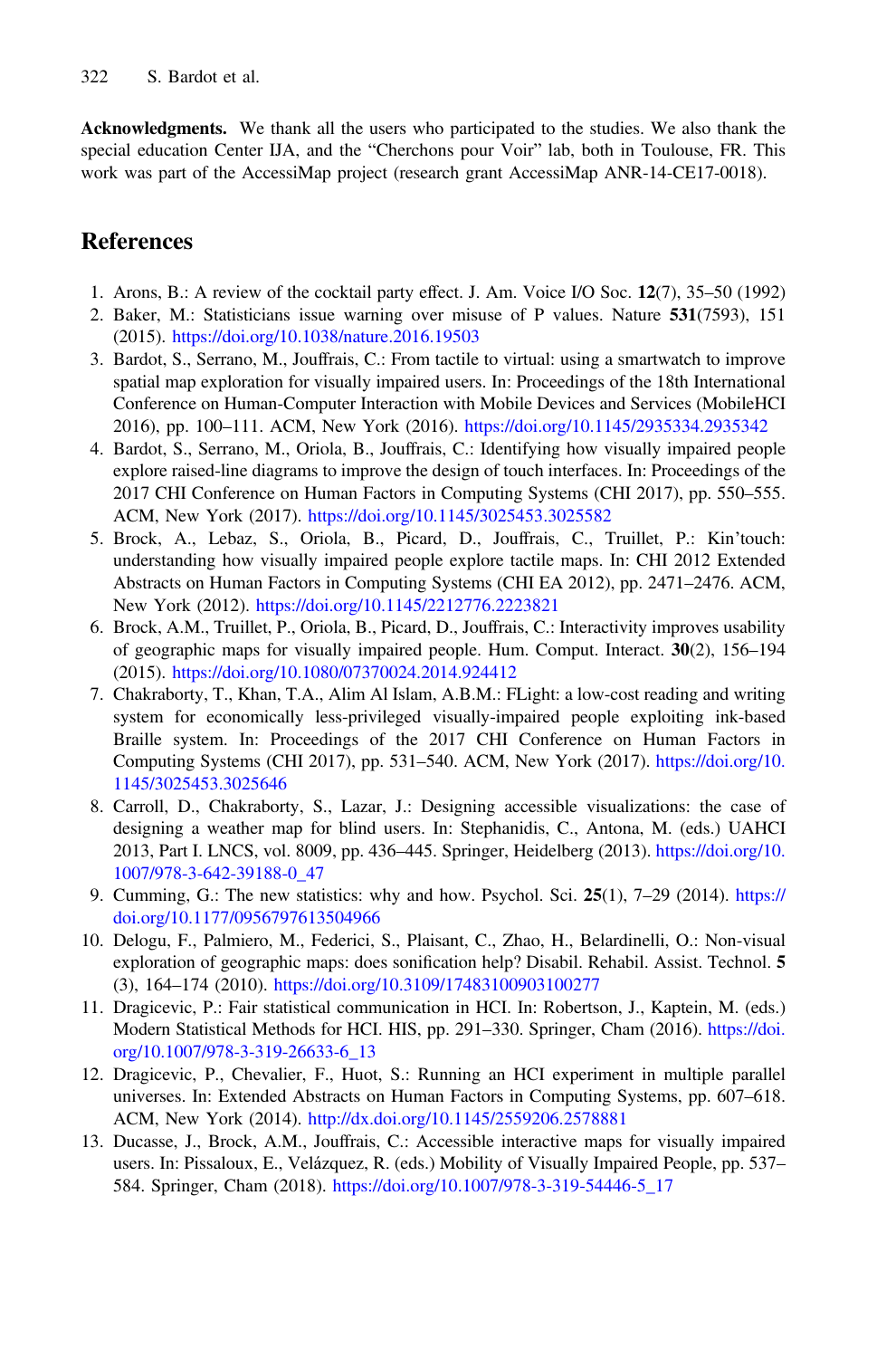- <span id="page-18-0"></span>14. Fortune, S.: A sweepline algorithm for Voronoi diagrams. Algorithmica 2(1–4), 153–174 (1987)
- 15. Gaunet, F., Martinez, J.L., Thinus-Blanc, C.: Early-blind subjects' spatial representation of manipulatory space: exploratory strategies and reaction to change. Perception 26(3), 345– 366 (1997)
- 16. Giudice, N.A., Palani, H.P., Brenner, E., Kramer, K.M.: Learning non-visual graphical information using a touch-based vibro-audio interface. In: Proceedings of the 14th International ACM SIGACCESS Conference on Computers and Accessibility - ASSETS 2012, pp. 103–110. ACM Press, New York (2012). [https://doi.org/10.1145/2384916.](http://dx.doi.org/10.1145/2384916.2384935) [2384935](http://dx.doi.org/10.1145/2384916.2384935)
- 17. Goncu, C., Marriott, K.: GraVVITAS: generic multi-touch presentation of accessible graphics. In: Campos, P., Graham, N., Jorge, J., Nunes, N., Palanque, P., Winckler, M. (eds.) INTERACT 2011. LNCS, vol. 6946, pp. 30–48. Springer, Heidelberg (2011). [https://doi.](http://dx.doi.org/10.1007/978-3-642-23774-4_5) [org/10.1007/978-3-642-23774-4\\_5](http://dx.doi.org/10.1007/978-3-642-23774-4_5)
- 18. Guerreiro, J., Gonçalves, D.: Text-to-speeches: evaluating the perception of concurrent speech by blind people. In: Proceedings of the 16th International ACM SIGACCESS Conference on Computers & Accessibility (ASSETS 2014), pp. 169–176. ACM, New York (2014). [https://doi.org/10.1145/2661334.2661367](http://dx.doi.org/10.1145/2661334.2661367)
- 19. Guerreiro, T., Montague, K., Guerreiro, J., Nunes, R., Nicolau, H., Gonçalves, D.J.V.: Blind people interacting with large touch surfaces: strategies for one-handed and two-handed exploration. In: Proceedings of the 2015 International Conference on Interactive Tabletops & Surfaces (ITS 2015), pp. 25–34. ACM, New York (2015). [https://doi.org/10.1145/2817721.](http://dx.doi.org/10.1145/2817721.2817743) [2817743](http://dx.doi.org/10.1145/2817721.2817743)
- 20. Gupta, A., Balakrishnan, R.: DualKey: miniature screen text entry via finger identification. In: Proceedings of the 2016 CHI Conference on Human Factors in Computing Systems - CHI 2016, pp. 59–70 (2016). [https://doi.org/10.1145/2858036.2858052](http://dx.doi.org/10.1145/2858036.2858052)
- 21. Hart, S.G., Staveland, L.E.: Development of NASA-TLX (Task Load Index): results of empirical and theoretical research. In: Hancock, P.A., Meshkati, N. (eds.) Human Mental Workload, pp. 139–183. Elsevier (1988). [http://doi.org/10.1016/S0166](http://doi.org/10.1016/S0166%e2%80%934115(08)62386%e2%80%939)–4115(08)62386–9
- 22. Hawley, M.L., Litovsky, R.Y., Culling, J.F.: The benefit of binaural hearing in a cocktail party: effect of location and type of interferer. J. Acoust. Soc. Am. 115(2), 833–843 (2004)
- 23. Hill, E.W., Rieser, J.J., Hill, M.M., Hill, M.: How persons with visual impairments explore novel spaces: strategies of good and poor performers. J. Vis. Impair. Blind. 87, 295–301 (1993)
- 24. Horn, M.T.: TopCode: Tangible Object Placement Codes. <http://hci.cs.tufts.edu/topcodes/>
- 25. Kaklanis, N., Votis, K., Tzovaras, D.: Open touch/sound maps: a system to convey street data through haptic and auditory feedback. Comput. Geosci. 57, 59–67 (2013)
- 26. Kane, S.K., et al.: Access overlays: improving non-visual access to large touch screens for blind users. In: Proceedings of the 24th Annual ACM Symposium on User Interface Software and Technology (UIST 2011), pp. 273–282. ACM, New York (2011). [https://doi.](http://dx.doi.org/10.1145/2047196.2047232) [org/10.1145/2047196.2047232](http://dx.doi.org/10.1145/2047196.2047232)
- 27. Kane, S.K., Wobbrock, J.O., Ladner, R.E.: Usable gestures for blind people: understanding preference and performance. In: Proceedings of the SIGCHI Conference on Human Factors in Computing Systems (CHI 2011), pp. 413–422. ACM, New York (2011). [https://doi.org/](http://dx.doi.org/10.1145/1978942.1979001) [10.1145/1978942.1979001](http://dx.doi.org/10.1145/1978942.1979001)
- 28. Lahav, O., Mioduser, D.: Haptic-feedback support for cognitive mapping of unknown spaces by people who are blind. Int. J. Hum. Comput. Stud. 66(1), 23–35 (2008)
- 29. Loomis, J.M., Klatzky, R.L., Lederman, S.J.: Similarity of tactual and visual picture recognition with limited field of view. Perception 20(2), 167–177 (1991). [https://doi.org/10.](http://dx.doi.org/10.1068/p200167) [1068/p200167](http://dx.doi.org/10.1068/p200167)